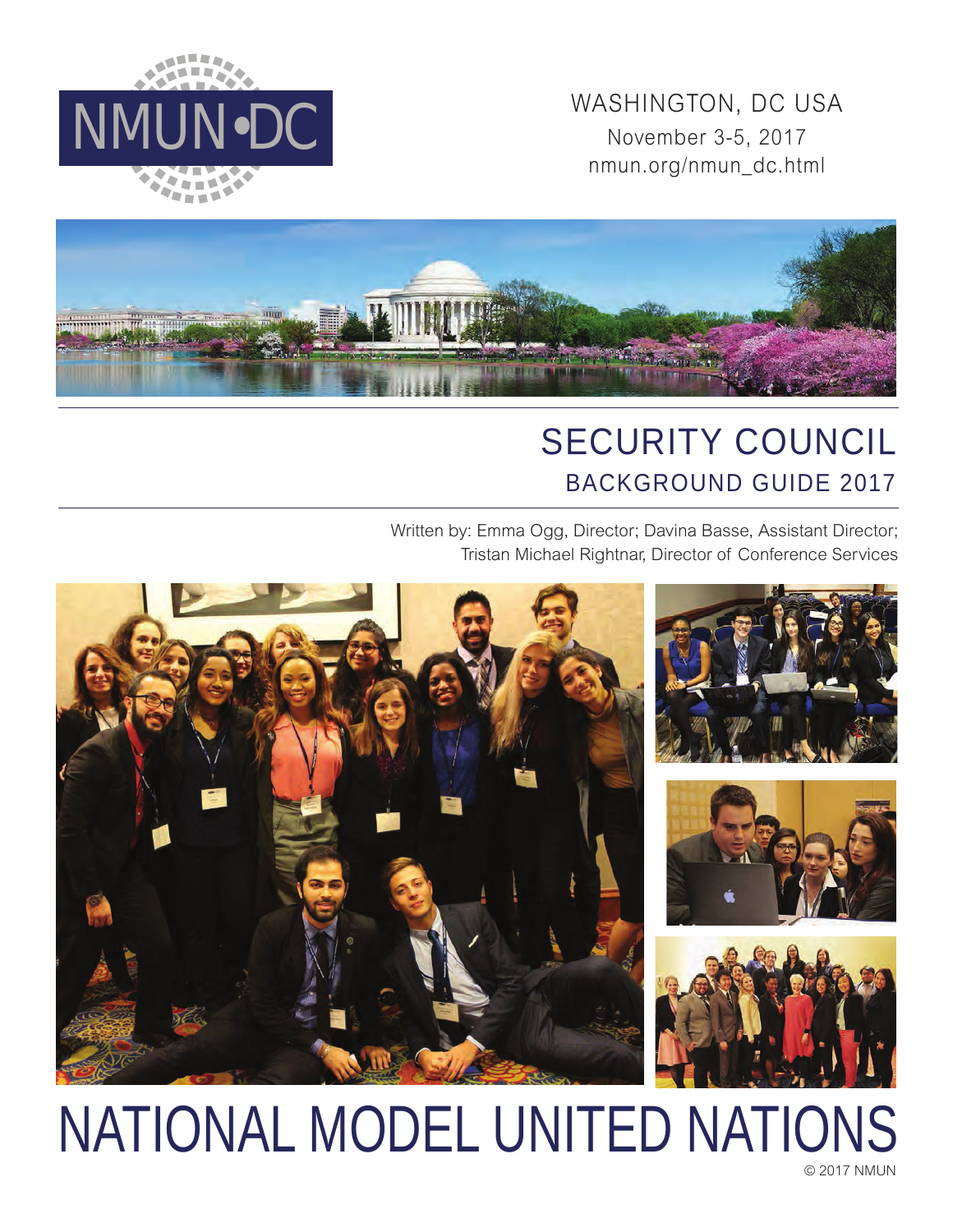

# **NATIONAL MODEL UNITED NATIONS**

THE WORLD'S LARGEST UNIVERSITY-LEVEL SIMULATION • SINCE 1927 2945 44th Avenue South • Minneapolis, MN 55406 www.nmun.org • info@nmun.org • 612.353.5649



Dear Delegates,

Welcome to the 2017 National Model United Nations Conference in Washington, DC (NMUN•DC)! We are pleased to introduce you to our committee, the Security Council. This year's staff is: Director Emma Ogg and Assistant Director Davina Basse. Emma has a B.A. in International Affairs and continues to work for the NGO Working Group on Women, Peace and Security as a consultant, in addition to tutoring high school math and science. This will be her fourth year on DC staff, and she is excited to return to NMUN•DC. Davina will graduate with a dual B.A. in Political Science and International Affairs in 2018 and currently works with a number of Model UN-related initiatives. This will be her second year on DC staff, and she is looking forward to returning to NMUN•DC.

The topics under discussion for the Security Council are:

- 1. Measures to Combat Terrorism in Africa
- 2. Territorial Disputes in the South China Sea

The Security Council is a primary organ of the United Nations, charged with maintaining peace and security. In the fulfillment of its mandate under the *Charter of the United Nations*, the Security Council can request reports from the Secretary-General, recommend principles for a peace agreement, implement sanctions, and authorize peacekeeping and political missions. The Security Council can also determine threats to peace, investigate disputes, and recommend mediation through its relationships with the Secretary-General, the Department of Peacekeeping Operations, the Department of Political Affairs, subsidiary sanctions and advisory committees, and other United Nations entities. These actions allow the Security Council to comprehensively and assertively respond to threats to peace and security, including in humanitarian crises.

This Background Guide serves as an introduction to the topics for this committee. However, it is not intended to replace individual research. We encourage you to explore your Member State's policies in depth and use the Annotated Bibliography and Bibliography to further your knowledge on these topics. In preparation for the Conference, each delegation will submit a [Position Paper](http://nmun.org/dc_position_papers.html) by 11:59 p.m. (Eastern) on 13 October 2017 in accordance with the guidelines in the *[NMUN Position Paper Guide](http://nmun.org/downloads/NMUNPPGuide.pdf)*.

Two resources, to download from the [NMUN website,](http://nmun.org/dc_preparations.html) that serve as essential instruments in preparing for the Conference and as a reference during committee sessions are the:

- 1. *[NMUN Delegate Preparation Guide](http://nmun.org/downloads/NMUNDelegatePrepGuide.pdf)* explains each step in the delegate process, from pre-Conference research to the committee debate and resolution drafting processes. Please take note of the information on plagiarism, and the prohibition on pre-written working papers and resolutions. Delegates should not start discussion on the topics with other members of their committee until the first committee session.
- 2. *[NMUN Rules of Procedure](http://nmun.org/downloads/NMUNRules.pdf)* include the long and short form of the rules, as well as an explanatory narrative and example script of the flow of procedure.

In addition, please review the mandatory [NMUN Conduct](http://nmun.org/policies_codes.html) Expectations on the NMUN website. They include the Conference dress code and other expectations of all attendees. We want to emphasize that any instances of sexual harassment or discrimination based on race, gender, sexual orientation, national origin, religion, age, or disability will not be tolerated.

If you have any questions concerning your preparation for the committee or the Conference itself, please contact the Deputy Secretary-General, Jess Mace, at [dsg.dc@nmun.org.](mailto:dsg.dc@nmun.org)

We wish you all the best in your preparations and look forward to seeing you at the Conference!

Emma Ogg, *Director* Davina Basse, *Assistant Director*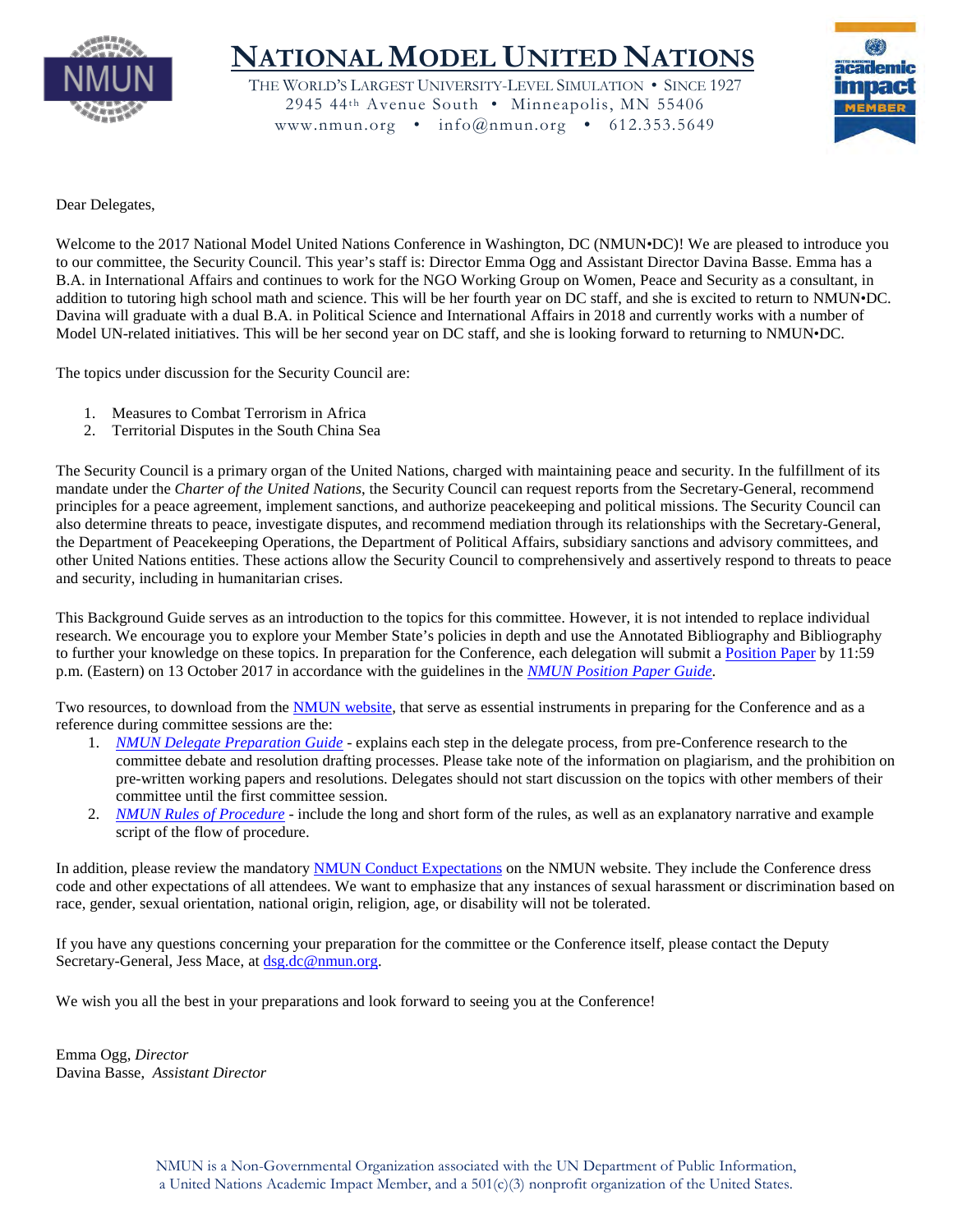

# **Committee Overview**

#### *Introduction*

After the devastating effects of two world wars, the international community decided to establish the United Nations (UN) as an intergovernmental organization with the primary responsibility of maintaining international peace and security, creating the conditions conducive to economic and social development, while advancing universal respect for human rights.<sup>1</sup> The Security Council was

The **United Nations Security Council** is one of the six principal organs of the United Nations and is mandated by the *Charter of the United Nations* to maintain international peace and security. The Council submits an annual report to the General Assembly.

established as one of its six principal organs and was given the primary responsibility to preserve international peace and security.<sup>2</sup>

The Security Council held its first session on 17 January 1946 at Church House in London.<sup>3</sup> After its first meeting, the Council relocated to its permanent residence at the UN Headquarters in New York City.<sup>4</sup> At that time, five permanent members and six non-permanent members comprised the membership of the Council.<sup>5</sup> However, over subsequent years, discussions regarding the structure of the Council began to take place.<sup>6</sup> In 1965, the number of non-permanent members increased to ten, and although membership has not changed since, discussions regarding a change in configuration take place frequently.<sup>7</sup>

During the Cold War, disagreements between the United States of America and the former Soviet Union blocked the Council from being an effective institution due to lack of agreement on even the most basic of issues.<sup>8</sup> Over the last two decades progress has been made, especially in the field of peacekeeping missions, which have been expanded to cover a wider range of issues, including facilitating political processes (including elections), protecting human rights, and assisting with disarmament.<sup>9</sup> Additionally, traditional challenges to international peace and security have shifted, forcing the Council to adapt to new scenarios, such as the challenge of addressing multiple humanitarian crises simultaneously, and in different regions of the world.<sup>10</sup> After 2000, terrorism, extremism, and other thematic, rather than country-specific issues, became priorities of the Council, as evidenced by the adoption of a range of resolutions and the establishment of several subsidiary bodies on cross-cutting issues.<sup>11</sup>

#### *Governance, Structure, and Membership*

The Security Council is the only UN body that has the power to adopt binding resolutions.<sup>12</sup> This means that when the Council adopts a resolution, Member States, in accordance with Article 25 of the *Charter of the United Nations*  (1945), are legally obligated to accept and carry out the Council's recommendations and decisions.<sup>13</sup> The Security Council also has a variety of other tools to address issues on its agenda.<sup>14</sup> For example, the President of the Security Council may issue press statements or presidential statements to communicate the position of the Council.15

<sup>&</sup>lt;sup>1</sup> *Charter of the United Nations*, 1945, Preamble. <sup>2</sup> *UN Security Council, <i>What is the Security Council?*, 2017. <sup>3</sup> *Ibid.* 

 $^4$ Ibid.

<sup>&</sup>lt;sup>5</sup> Hanhimäki, *The United Nations: A Very Short Introduction*, 2008, p. 32.<br><sup>6</sup> Ibid.<br><sup>7</sup> Bourantonis, *The History and Politics of UN Security Council Reform*, 2005, p. 10.

<sup>&</sup>lt;sup>8</sup> Encyclopaedia Britannica, United Nations Security Council, 2014.<br><sup>9</sup> UN Security Council, Structure, 2017.<br><sup>10</sup> Council on Foreign Relations, CFR Backgrounders: The UN Security Council, 2015; Encyclopaedia Britannica,

Nations Security Council, 2014.<br><sup>11</sup> Security Council Report, *September 2014 Monthly Forecast: Counter-Terrorism*, 2014.<br><sup>12</sup> UN Security Council, *What is the Security Council?*, 2017.<br><sup>13</sup> Charter of the United Nations, *Council: Report of the NGOWG Monthly Action Points, 2009-2010*, 2010, p. 11.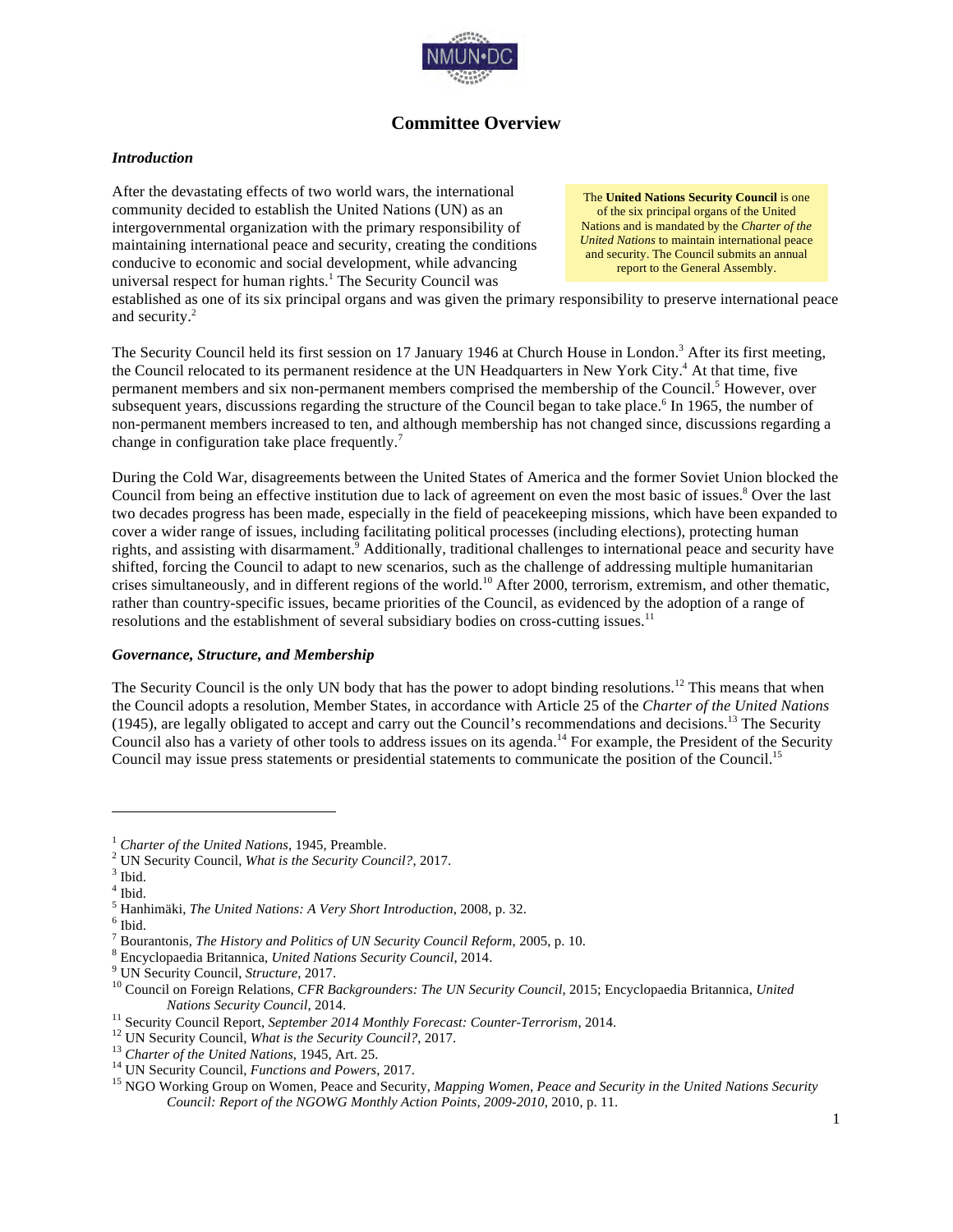

Although they are not legally-binding, such statements are used to bring attention to important issues, and to make recommendations to solve conflicts.<sup>16</sup>

#### *Membership*

The Security Council is comprised of five permanent members and 10 non-permanent members. The five permanent members of the Security Council are: the People's Republic of China, France, the Russian Federation, the United Kingdom of Great Britain and Northern Ireland, and the United States of America.<sup>17</sup> Every year, the General Assembly elects five of the 10 non-permanent members for a two-year term.<sup>18</sup> Elections for non-permanent seats on the Council can be extremely competitive, with Member States expressing interest years in advance.<sup>19</sup> Member States elected to serve on the Security Council are expected to represent the interests of their region; they usually have an influence at the international level and demonstrate leadership in specific areas of interest to their foreign policy.<sup>20</sup> Bolivia, Egypt, Ethiopia, Italy, Japan, Kazakhstan, Senegal, Sweden, Ukraine, and Uruguay are the current non-permanent members.<sup>21</sup> Security Council elections for non-permanent members are held in June, six months before the term starts.<sup>22</sup> The 10 non-permanent members represent countries from five groups: the African Group, the Asia-Pacific Group, the Latin American and Caribbean Group, the Eastern European Group, and the Western European and Others Group.<sup>23</sup> For the current term, Italy and the Netherlands split one of the European seats, with each holding the seat for one year, Italy for 2017 and Netherlands for 2018.<sup>24</sup> This decision was reached after they both failed to achieve a two-thirds majority after five rounds of voting.<sup>25</sup> As is customary in Security Council elections, after multiple rounds of voting, compromise is often sought in order to fill the seat.<sup>26</sup>

#### *Presidency*

Each member of the Security Council holds the presidency of the Council for one month, rotating according to alphabetical order.<sup>27</sup> Security Council meetings can be held at any time when convened by the President and by the request of any Member State.<sup>28</sup> Under Article 35 of the Charter, the President shall call a meeting if a dispute or situation calls the Council's attention.<sup>29</sup> According to Rule 6 of the Provisional Rules of Procedure, all concerns that are brought to the attention of the Secretary-General (SG) are drafted in an agenda that is approved by the President of the Security Council.<sup>30</sup> The presidency for November 2017 is to be held by Italy.<sup>31</sup>

#### *Participation*

Any Member State of the UN may attend the Council's sessions if the body decides to extend an invitation.<sup>32</sup> Member States are invited if the Security Council is discussing an issue that directly concerns the interests of the Member State.<sup>33</sup> Invited Member States do not have the right to vote, but are allowed to submit proposals and draft

<sup>&</sup>lt;sup>16</sup> Ibid., p. 15.<br><sup>17</sup> UN Security Council, *Current members*, 2017.<br><sup>18</sup> Ibid.<br><sup>19</sup> UN DPI, *Ahead of Security Council elections, General Assembly President explains how a country can get a non-permanent* <sup>20</sup> Bourantonis, *The History and Politics of UN Security Council Reform*, 2005, p. 6.<br><sup>21</sup> UN Security Council, *Current members*, 2017.<br><sup>22</sup> UN General Assembly, *Revitalization of the work of the General Assembly (A/RE* 

seat, 2016.<br>
<sup>27</sup> UN Security Council, *Provisional rules of procedure*, 2017.<br>
<sup>28</sup> UN Security Council, *Repertoire of the practice of the Security Council*, 2016.<br>
<sup>29</sup> Charter of the United Nations, 1945, Art. 35.<br>
<sup>30</sup>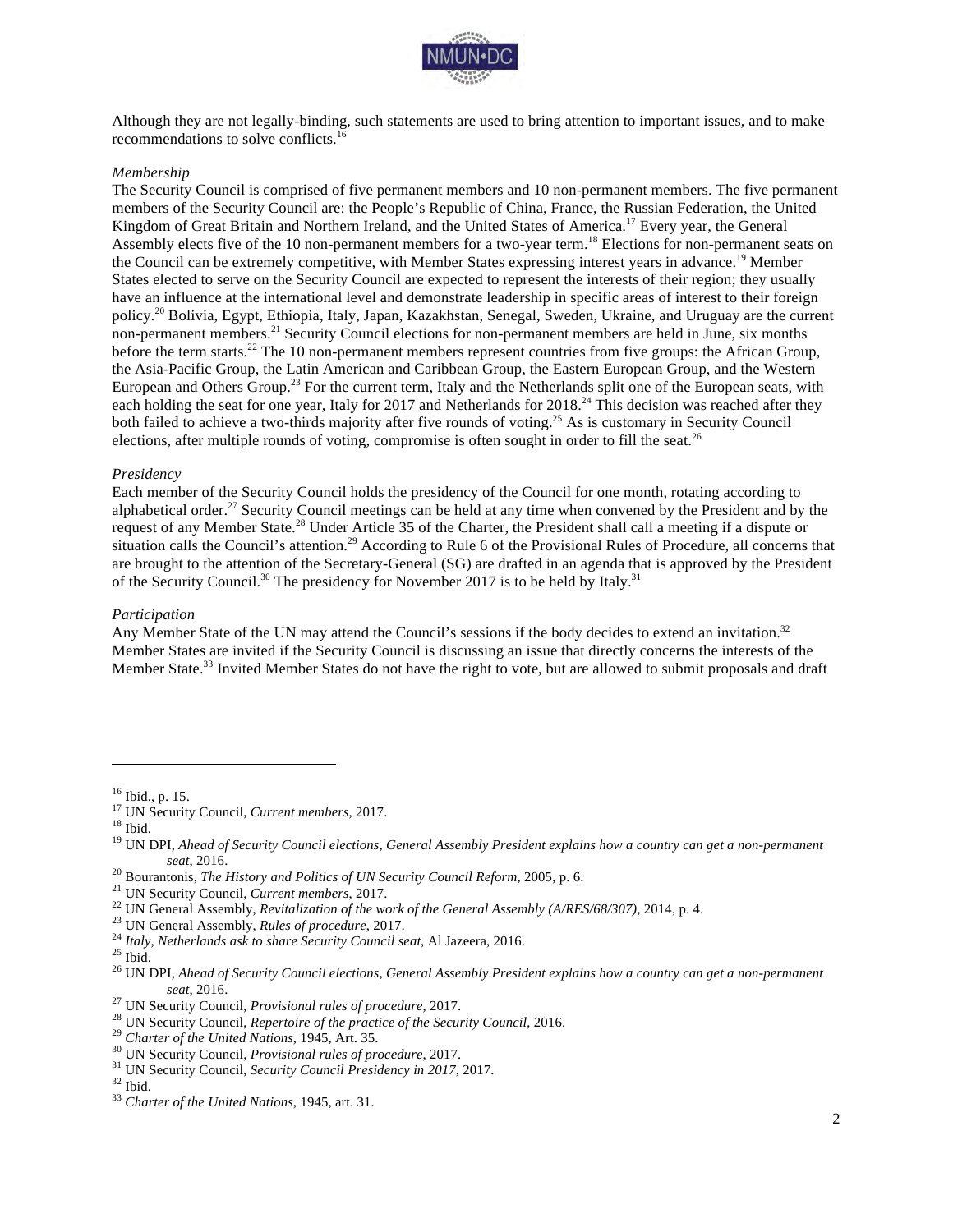

resolutions.<sup>34</sup> Furthermore, those Member States can inform the Council about a current crisis in their region.<sup>35</sup> However, such proposals may only be put to a vote at the request of a member of the Council.<sup>36</sup>

#### *Subsidiary Organs*

The Security Council has many subsidiary bodies established under Article 29 of the Charter, including: the International Criminal Tribunal for the Former Yugoslavia (ICTY), the International Criminal Tribunal for Rwanda (ICTR), sanctions committees, and ad hoc committees established for a limited time for a specific issue.<sup>37</sup> The Peacebuilding Commission (PBC) is a body that advises on peace efforts in conflict-affected countries and reports jointly to the General Assembly and the Security Council.<sup>38</sup> Additionally, Security Council Member States participate in various working groups that discuss topics of concern to the Security Council.<sup>39</sup> These working groups consist of some or all of the Security Council Member States, focus on regional issues, and aim to improve the working methods of the Security Council itself.<sup>40</sup> The Security Council is also responsible for determining if, when, and where a Peacekeeping operation is needed.<sup>41</sup> A Peacekeeping operation is created through an adopted Security Council resolution, and the Security Council continuously monitors these operations through reports issued by the SG and by holding dedicated sessions to discuss specific operations.<sup>42</sup> The counter-terrorism committee is tasked with monitoring Member States with the implementation of counter-terrorism policy, specifically resolution 1373  $(2001)$  and subsequent resolutions and to coordinate their response to a terrorist attack.<sup>43</sup>

#### *Voting*

Every Member State of the Security Council has one vote.<sup>44</sup> Votes on all matters require a majority of nine Member States.<sup>45</sup> However, if one of the five permanent members of the Security Council votes "no" on a matter of substance, such as a draft resolution, it does not pass.<sup>46</sup> This is known as the "veto power."<sup>47</sup> In the 1950s, Security Council Member States, in particular the former Soviet Union, made frequent use of their veto power, but its usage declined in the 1960s, rising again in the 1970s and 1980s.<sup>48</sup> In the last decades, the use of the veto power has been on a comparatively low level.<sup>49</sup> In recent years, the Council has adopted many resolutions by consensus and has only been divided on a very limited number of issues; a prominent example being the case of Syria.<sup>50</sup>

#### *Mandate, Functions, and Powers*

The mandate of the Security Council is to maintain international peace and security, and to take action whenever peace and security is threatened.51 The Council's authority is particularly relevant with respect to the UN's four primary purposes, as specified in the *Charter of the United Nations*: maintaining international peace and security; developing friendly relations among nations; cooperating in solving international problems; promoting respect for human rights, as well as being a center for harmonizing the actions of nations.<sup>52</sup> Chapters VI and VII of the *Charter of the United Nations* specifically concern the Security Council and the range of actions that can be taken when

<sup>&</sup>lt;sup>34</sup> UN Security Council, *Provisional rules of procedure*, 2017.<br><sup>36</sup> Ibid.<br><sup>36</sup> Ibid.<br><sup>37</sup> UN Security Council, *Structure*, 2017.<br><sup>39</sup> UN Security Council, *Repertoire of the practice of the Security Council*, 2017.<br><sup>40</sup>

Veto: An Abridged History, 2013.<br><sup>49</sup> Security Council Report, *The Permanent Members and the Use of the Veto: An Abridged History*, 2013.<br><sup>50</sup> Security Council Report, *In Hindsight: Consensus in the Security Council*, 20 *Veto*, 2013. <sup>51</sup> UN Security Council, *What is the Security Council?*, 2017. 52 *Charter of the United Nations*, 1945, art. 1.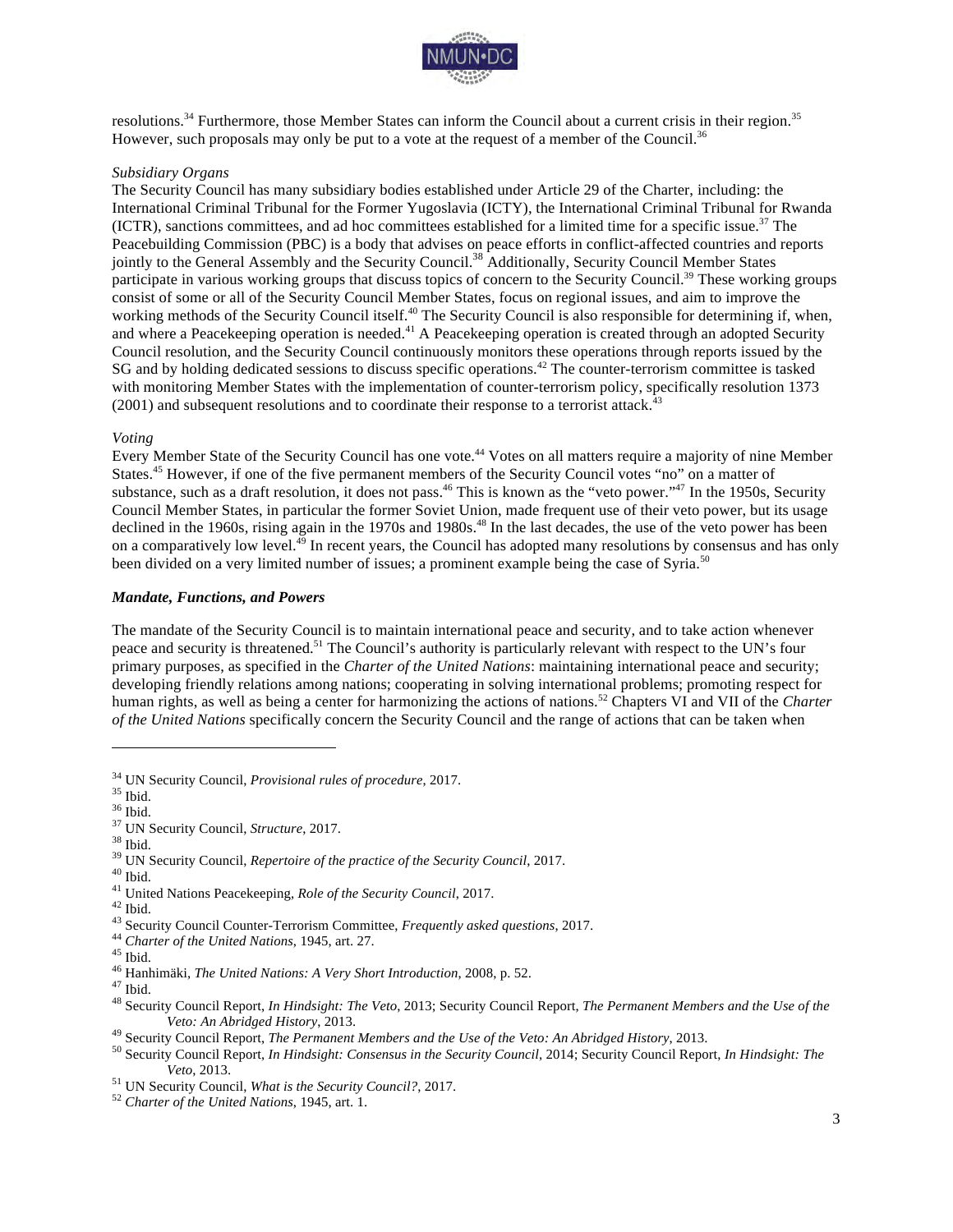

settling disputes.<sup>53</sup> Although the main goal is always to dissolve the disputes, Chapter VI aims to achieve this by peaceful means, whereas Chapter VII explores further actions that can be taken. <sup>54</sup> As noted in Chapter VI, the role of the Security Council is to determine the severity of the dispute brought before the body and the impact of the dispute internationally. <sup>55</sup> Any Member State is able to report a dispute to the Security Council.<sup>56</sup> The Security Council is responsible for making recommendations to broker peace that take into considerations the previously attempted measures by the parties involved.<sup>57</sup> Under Chapter VII, the Security Council has the authority to implement provisional measures aimed to deescalate the situation.<sup>58</sup> If the provisional measures are ignored or are unsuccessful, the Security Council may decide to call upon military forces to act on behalf of the UN.59 The *Charter of the United Nations* provides the Security Council with a number of powers in order to guarantee international security:

- Sanctions: Pursuant to Article 41 in the Charter, the Council can call its members to apply economic sanctions and other measures not involving the use of force to prevent or end violence.<sup>60</sup> These include economic sanctions, financial penalties and restrictions, travel bans, severance of diplomatic relations, and blockades, among others.<sup>61</sup> It may further mandate arms embargos, enforce disarmament, or call upon international criminal mechanisms to become active.<sup>62</sup>
- Diplomatic Tools: The Council has a mandate to investigate any dispute or situation that might lead to aggressions between states or other non-state groups or within states' national territories.63 In order to do so, it may "recommend methods of adjusting such disputes or the terms of settlement; formulate plans for the establishment of a system to regulate armaments; determine the existence of a threat to the peace or act of aggression and recommend what action should be taken."<sup>64</sup>
- Military Action: Besides the above-mentioned diplomatic instruments, the Council may also take military action against a state or other entity threatening international peace and security and may further decide on the deployment of troops or observers.<sup>65</sup> Article 39 of the Charter states that the Council shall determine the existence of any threat to the peace, breach of the peace, or act of aggression.<sup>66</sup> Due to the voting structure, some regions of the world are underrepresented and others user their veto to block draft resolutions.<sup>67</sup> Again, Syria serves as an example, where the international community did not have the power to act because of the Russian and Chinese vetoes.<sup>68</sup> The Security Council may also decide upon the deployment of new UN peacekeeping operations to be led by the Department of Peacekeeping Operations, as well as the extensions of their mandates and subsequent modification or drawdown of any

- 
- 
- 
- 
- 

<sup>&</sup>lt;sup>53</sup> Ibid.<br><sup>54</sup> Ibid.<br><sup>55</sup> Ibid., art. 34.<br><sup>56</sup> Ibid., art. 35.<br><sup>57</sup> Ibid., art. 36.<br><sup>59</sup> Ibid., art. 40.<br><sup>59</sup> Ibid., art. 41.<br><sup>60</sup> Ibid., art. 41.<br><sup>60</sup> Ibid., art. 41.<br><sup>60</sup> Ibid., art. 41.<br><sup>61</sup> Biersteker, T., et al, *The* 

<sup>&</sup>lt;sup>62</sup> Cousens & Malone, *Conflict Prevention in The UN Security Council: From the Cold War to the 21st Century*, 2004, p. 111.<br><sup>63</sup> UN Security Council, *Functions and Powers*, 2016.<br><sup>64</sup> Charter of the United Nations, 194 *Permanent Members and the Use of the Veto: An Abridged History*, 2013.<br><sup>68</sup> Security Council Report, *In Hindsight: The Veto*, 2013; Security Council Report, *The Permanent Members and the Use of the* 

*Veto: An Abridged History*, 2013.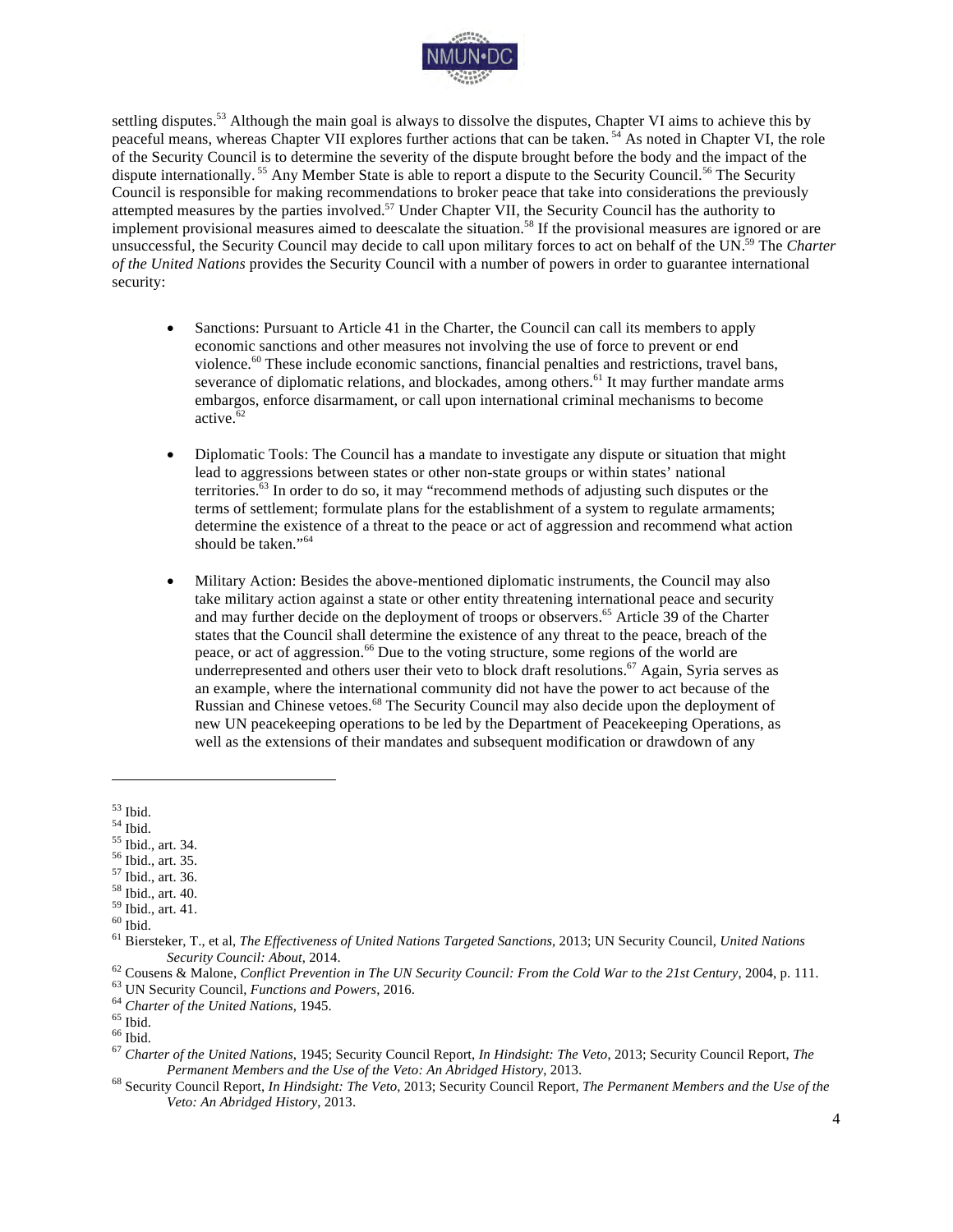

troops.<sup>69</sup>

• Partnerships: The Council also cooperates with a number of international and regional organizations as well as non-governmental organizations (NGOs) to implement its decisions.<sup>70</sup> Cooperation between the Security Council and UN-related organizations, such as the Organisation for the Prohibition of Chemical Weapons and the International Atomic Energy Agency, is significant; but partnerships with independent intergovernmental organizations such as the North Atlantic Treaty Organization and the African Union are also of paramount importance for addressing a broad range of issues such as terrorism, disarmament, nuclear nonproliferation, extreme violence from non-state actors, among others. $71$ 

#### *Recent Sessions and Current Priorities*

Major changes for the Security Council and the UN have taken place throughout 2017.<sup>72</sup> The new SG, António Guterres, has highlighted the need for the council to transition from a response to crisis model to a preventative model.<sup>73</sup> Additionally, the *2030 Agenda for Sustainable Development* (2015) is being implemented and has impacted the priorities of various UN organizations, including the Security Council.<sup>74</sup> Unlike some UN bodies, the Security Council does not have a set of predefined priorities; as such, the focus for 2017 has been on certain Member States and regions, including Sudan, South Sudan, Libya, Afghanistan, the Central African Republic (CAR), the Democratic People's Republic of Korea, the Middle East, and Africa.<sup>75</sup> In 2016, the Security Council established a committee with a mandate specifically concerning the CAR.<sup>76</sup> While playing a role in the successful elections that took place in early 2016, the Security Council was also instrumental in implementing an arms embargo upon the CAR.<sup>77</sup> The main goal of this embargo is to curb the smuggling and sale of weapons in the country.<sup>78</sup> In 2017 the Security Council began to focus on the need for stabilization, reconciliation, and the prosecution of human rights abuses in the CAR.<sup>79</sup>

In 2011, through Resolution 1996, the Security Council created the United Nations Mission in the Republic of South Sudan (UNMISS), with the goal of ensuring peace in South Sudan as it continued the process of state-building.<sup>80</sup> The current violent situation in South Sudan has resulted in the Security Council calling for a complete ceasefire in the country, with the hope of protecting all civilians and their property.<sup>81</sup> The UN Under-Secretary-General for Peacekeeping has called for the Security Council to impose an arms embargo on South Sudan following the multiple deaths of civilians and UN personnel surrounding the UNMISS compounds.<sup>82</sup> Throughout 2017, the Security Council has continued to address the conflict in South Sudan with Security Council Resolution 2352 (2017), which reduced the authorized troop ceiling for the United Nations Interim Security Force for Abyei (UNISFA).<sup>83</sup>

Thematic issues that remain consistent topics of discussion are: women, peace, and security as well as global terrorism.<sup>84</sup> The Security Council condemns all acts of terrorism, and aims to aid states in combating terrorist

<sup>&</sup>lt;sup>69</sup> UN DPKO, *Forming a New Operation*, 2016.<br><sup>70</sup> UN Security Council, *Repertoire of the practice of the Security Council, 2017.*<br><sup>71</sup> UN Security Council, *Structure, 2016*; UN Security Council, *Middle East (S/RES/211* Chief Tells Security Council (SC/12445), 2016.<br><sup>83</sup> UN Security Council, *Reports of the Secretary-General on the Sudan and South Sudan (S/RES/2352(2017)), 2017, p. 5.*<br><sup>84</sup> UN Security Council, *Shame, Stigma Integral to* 

*Council, as Speakers Demand Recognition for Survivors*, 2017*.*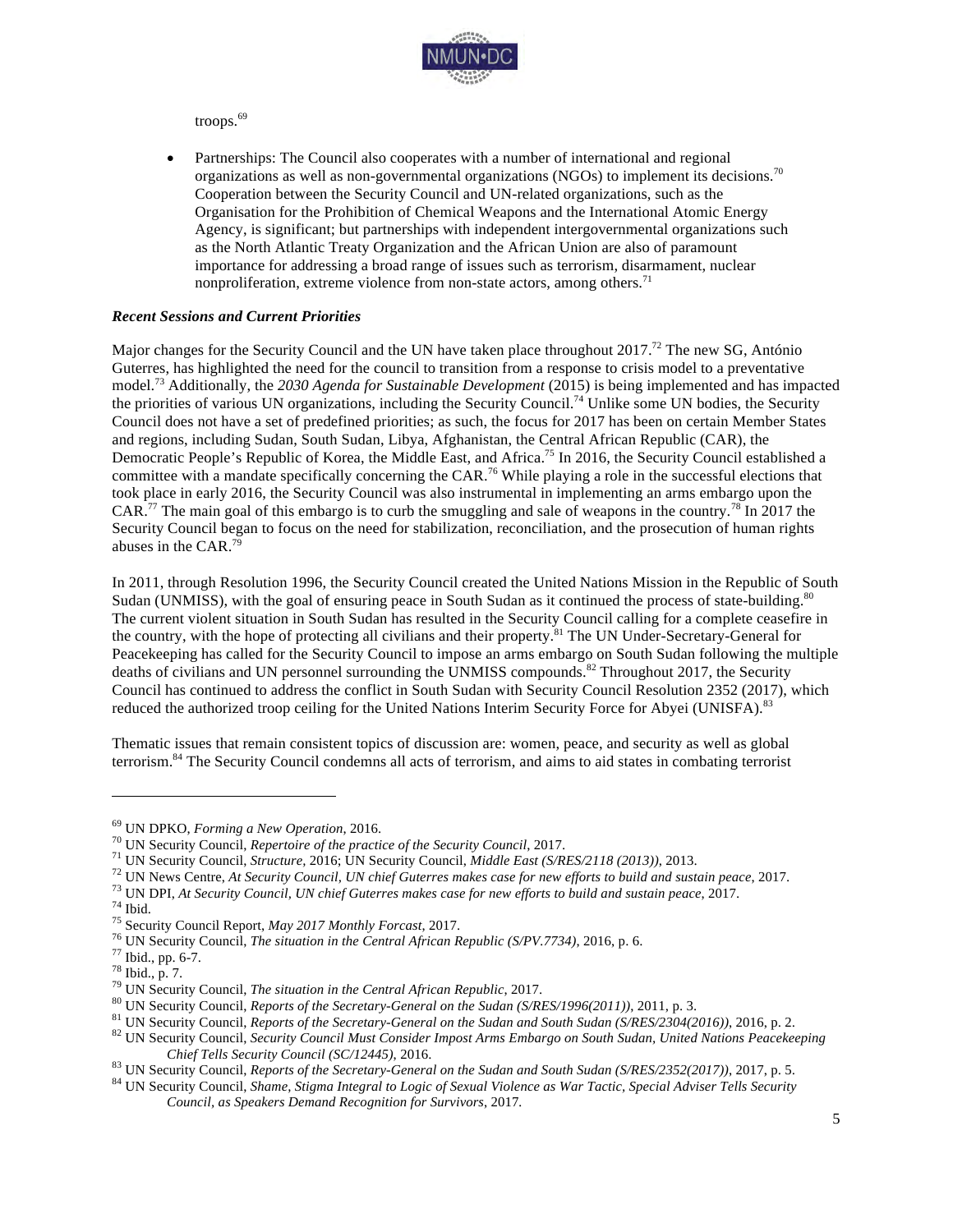

threats, in ways that align with the *Charter of the United Nations*. <sup>85</sup> In Somalia, Al-Shabaab, a terrorist group linked to Al-Qaeda, has been violently campaigning to install an Islamic State.<sup>86</sup> The African Union Mission in Somalia (AMISOM), mandated by the Security Council to combat Al-Shabaab, works to re-establish areas and populations devastated by the terrorist organization.<sup>87</sup> In resolution 2297 dated 7 July 2016 on "The Situation in Somalia," the Security Council called upon the Joint AU-UN Review to continue to support AMISOM and its efforts.<sup>88</sup> In Latin America, Colombia has been battling internally since 1964 with a rebel group called Fuerzas Armadas Revolucionarias de Colombia (FARC).<sup>89</sup> In 2016, the Security Council authorized the creation of an unarmed political mission in Colombia, to be used as a resource during the ceasefire and peace discussions between the government and FARC leaders.<sup>90</sup> As of August 2016, an agreement was reached and the UN Mission in Colombia will continue to oversee the laying down of arms as it progresses.<sup>91</sup> The most recent Security Council discussion on women, peace and security centered on the role of sexual violence as a war tactic.<sup>92</sup> The social repercussions victims of sexual violence face is of special concern as the ostracizing of women by their communities results in long lasting and often life threatening stigmatization.<sup>93</sup>

#### *Conclusion*

As the international community faces increasing asymmetrical threats from non-state actors and transnational organized crime, the Security Council has tried to adapt to new working methods.<sup>94</sup> The current situation in Somalia, South Sudan, and the situation of women in conflict showcase the Security Council's inability to completely guarantee peace and security in all regions of the world.95 But they also represent the divides among Council members. $96$  This inability to act can be partially explained by the Council's controversial decision-making process, specifically the veto power of the five permanent members.<sup>97</sup> However, as the Security Council represents the only body within the UN that has the power to adopt binding resolutions, it is still the entity of utmost importance for the maintenance of international peace and security.<sup>98</sup>

#### **Annotated Bibliography**

*Charter of the United Nations*. (1945). Retrieved 16 May 2017 from:

http://www.un.org/en/documents/charter/index.shtml

*As the fundamental principles of the Security Council are written down in the Charter of the UN, this document should be the first resource to consider. Article 23, which sets the membership structure and articles 23 to 26, which discuss its basic functions and powers, are of particular importance for understanding both the structure and function of the Security Council. In addition, articles 27 to 32 explain the Council's voting procedure and its overall structure. The Charter can be particularly helpful for delegates in understanding the powers and limitations of the body. Delegates will find Chapters VI and VII most helpful when researching the mandate of the Security Council, and also while at the conference simulating the body.*

<sup>85</sup> UN Security Council, *Security Council Press Statement on Al-Shabaab Attack in Somalia, 15 January (SC/12205-AFR/3304)*,

<sup>2016.&</sup>lt;br><sup>86</sup> Masters & Sergie, Al-Shabab, *Council on Foreign Relations*, 2015.<br><sup>87</sup> AMISOM, *AMISOM mandate*, 2016.<br><sup>88</sup> UN Security Council, *The situation in Somalia (S/RES/2297(2016))*, 2016, p. 4.<br><sup>89</sup> Encyclopedia Brit Nations addressed to the Secretary-General and the President of the Security Council (S/RES/2261(2016)), 2016, p. 2.<br><sup>91</sup> UN DPI, Security Council reiterates commitment to Colombian peace process, 2016.<br><sup>92</sup> UN Security Co

Council, as Speakers Demand Recognition for Survivors, 2017.<br><sup>93</sup> Ibid.<br><sup>94</sup> UN Security Council, *Structure*, 2016; UN Security Council, *1540 Committee*, 2015.<br><sup>95</sup> Security Council Report, *September 2014 Monthly Forec*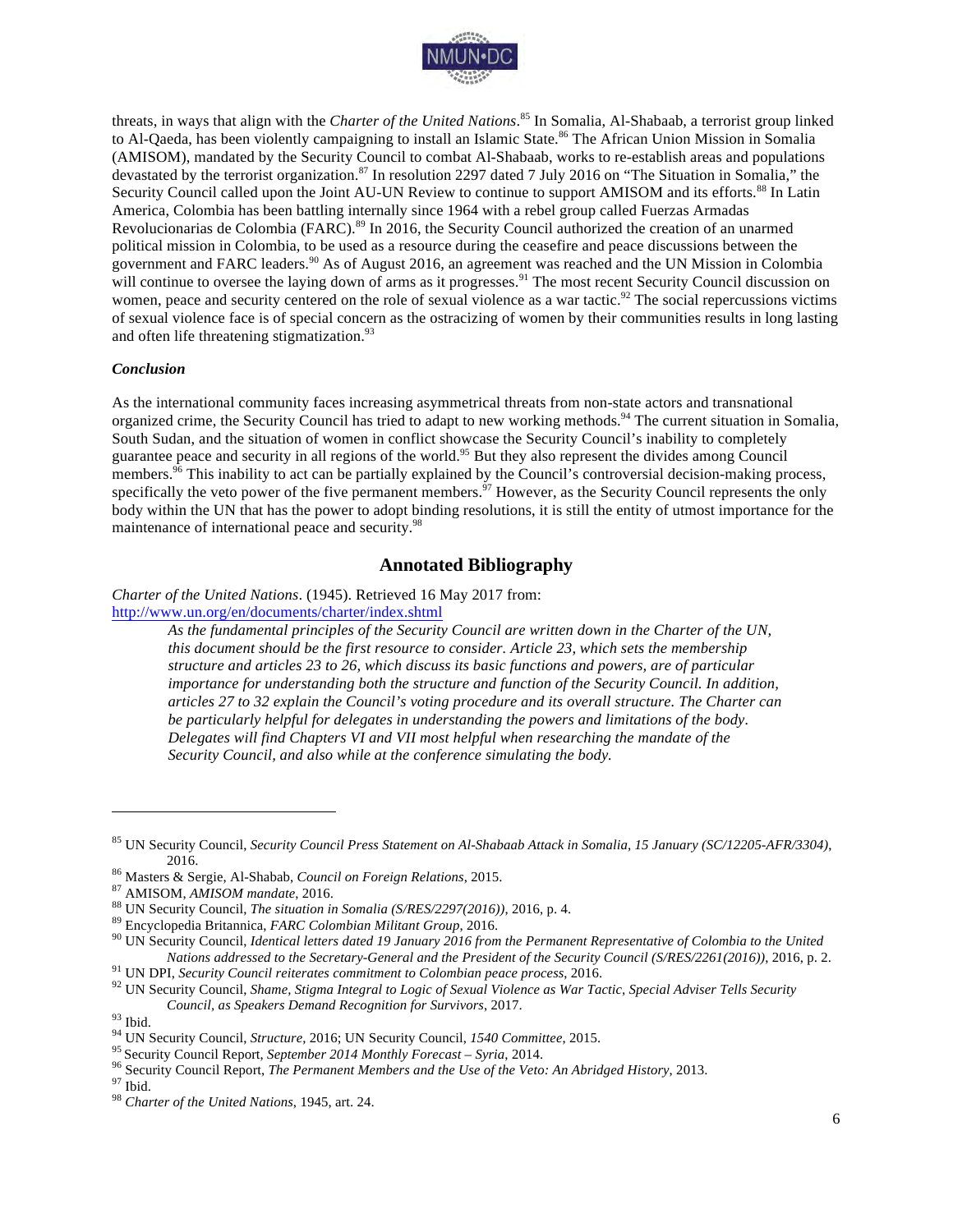

Council on Foreign Relations. (2013). *CFR Backgrounders: The UN Security Council* [Website]. Retrieved 16 May 2017 from: http://www.cfr.org/international-organizations-and-alliances/un-security-council/p31649

*The Council on Foreign Relations provides a comprehensive introduction into the structure and work of the Security Council and therefore constitutes a good starting point for more detailed research. The website discusses the Council's powers and possibilities in taking coercive actions and addresses broadly discussed issues as criticism to the Security Council's structure as well as possible reforms. In addition, the website contains links on further resources on the Security Council and recent international security issues as, for example, the Global Governance Monitor, which evaluates the international regime for armed conflict.*

Cousens, E., & Malone, D. (2004). *Conflict Prevention*, *The UN Security Council: From the Cold War to the 21st Century.* Boulder, Colorado: Lynne Rienner Publishers, Inc.

*This volume provides readers with a very detailed overview of the Security Council and its past and present challenges. Written on a high academic level, this book touches upon a large number of the Council's themes, institutions, and operations, explaining the Council's structure in depth. As it discusses major operations on four continents, the document can be a useful tool for detailed analysis on various international security crises.*

Hanhimäki, J. M. (2008). *The United Nations: A Very Short Introduction*. New York, New York: Oxford University Press.

*While giving a brief overview of the history, structure, mandate and perspective of the UN in general, this volume also includes a comprehensive section on the Security Council, as well as a separate chapter on peacekeeping and peacebuilding. The book offers a succinct explanation of the Council's political and operational constraints, including the veto power principle. It further provides delegates with a general overview of the importance of the Security Council for international security from its creation until now. Due to its comprehensive language, this book may serve delegates as a first starting point for further research on the Security Council as well as on international power relations.*

Security Council Report. (2017). *Security Council Report* [Website]. Retrieved 16 May 2017 from: http://www.securitycouncilreport.org/

*On the Security Council Report website, there is a separate page for each month that describes the action plan for the Security Council meetings that will take place. Every month the website is updated to reflect the current agenda of the Security Council. Delegates will be able to review these pages throughout the year, beyond what is discussed in the guide. It will be helpful throughout the position paper process and even in the month of the conference. Delegates will also find links to UN source documents on this website, which will be helpful during their research.* 

United Nations, Department of Public Information. (2016, February 11). *Speakers Differ over Use of Sanctions as Security Council Considers Working Methods of Its Subsidiary Bodies (SC/122338)* [Press Release]. Retrieved 16 May 2017 from: http://www.un.org/press/en/2016/sc122338.doc.html

*The Security Council published a press release that detailed the concerns of Member States regarding sanctions imposed by the Council. In this source, delegates will find the exact concerns of these Member States, and some recommendations on how to solve them. Member States that have sanctions imposed upon them were invited to the meeting, even though most are not current members of the Security Council. Delegates will be able to see how the sanctions affect Member States, as well as how the Security Council works during meetings. This document states that although it seems that sanctions have been successful in curbing the effects of Al-Qaeda, some Security Council representatives feel that the temporary sanctions may become permanent, causing more harm than good.* 

United Nations, Security Council. (2017). What is the Security Council? [Website]. Retrieved 16 May 2017 from: http://www.un.org/en/sc/about/

*This website gives an overview of the Security Council's history, its mandate, and its basic functions and powers. It should be considered one of the most important resources and a*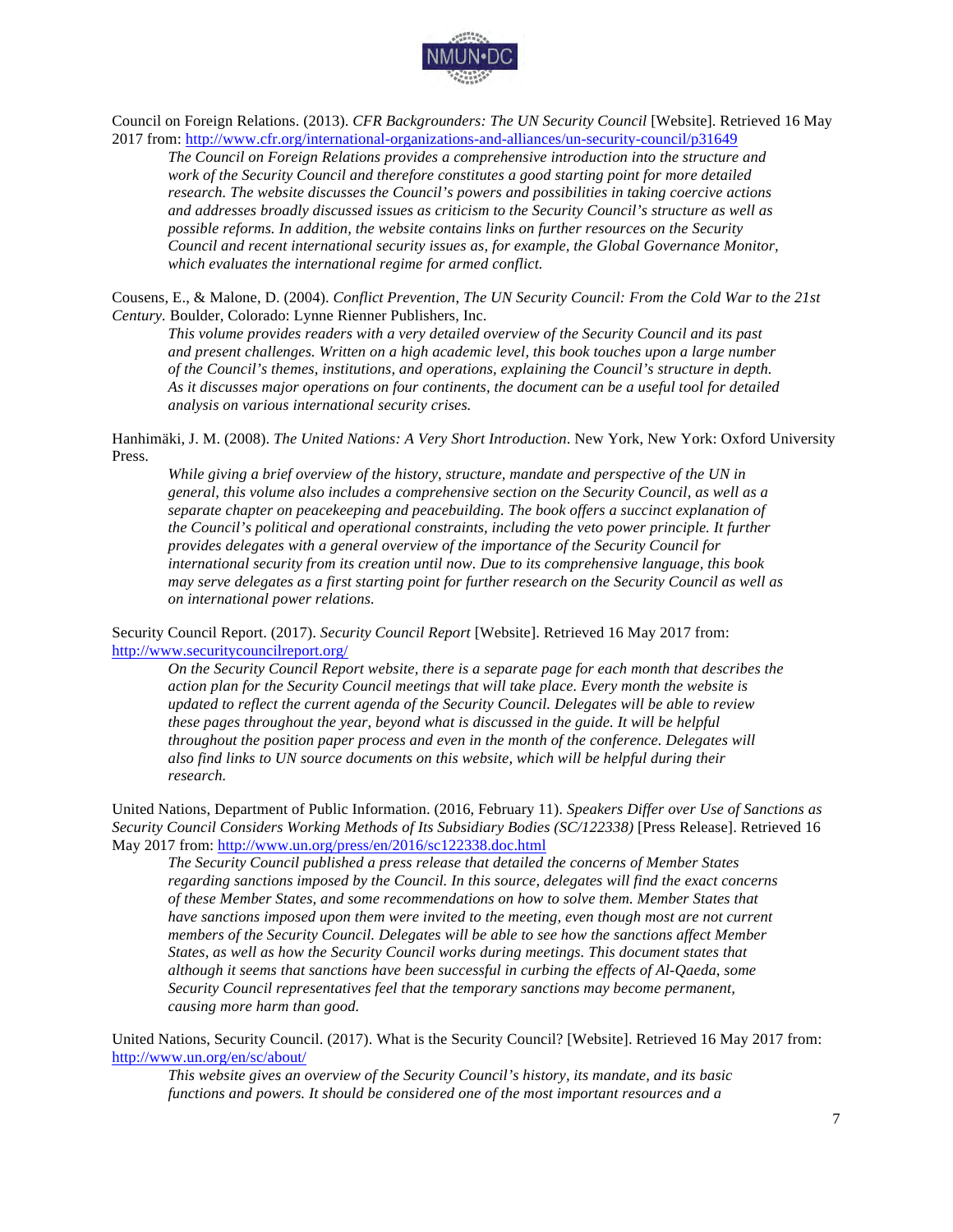

*foundation for delegates' further research, since it provides detailed information on how the Security Council works in practice. The website contains the body's provisional rules of procedure and a section on frequently asked questions. The latter is particularly useful when it comes to understanding the Council's functions and powers. Delegates will find on this website detailed information about the Council's recent sessions as well as other worth noting outputs.*

United Nations, Security Council. (2017, May 15). *Shame, Stigma Integral to Logic of Sexual Violence as War Tactic, Special Adviser Tells Security Council, as Speakers Demand Recognition for Survivors* [Press Release] Retrieved 16 May 2017 from: http://www.un.org/press/en/2017/sc12819.doc.htm

*This press release from the Security Council highlights the current concerns of the council regarding women. This press release specifically highlights the role sexual violence plays in conflict as well as post conflict reconciliation. As the Security Council continues to address issues in a thematic manner it is important for delegates to be aware of this consistent theme. Additionally, with the topic Measures to Combat Terrorism in Africa up for debate at the conference, women's role in African peace processes cannot be understated.* 

United Nations, Security Council. (2017). *Reports of the Secretary-General on the Sudan and South Sudan (S/Res/2352)*. Retrieved 16 May 2017 from:

http://www.un.org/en/ga/search/view\_doc.asp?symbol=S/RES/2352(2017)

*This resolution, recently adopted by the Security Council, condemns all acts of violence against civilians and UN personnel in South Sudan. This resolution calls for the implementation of the ceasefire that was recently declared, and also extends the mandate of UNMISS. By reading this resolution, delegates will get an understanding of the ways that the Security Council operates when it becomes involved in solving major conflicts. Specifically, this resolution will show the delegates the steps that need to be taken to achieve peace in a conflicting region.*

#### **Bibliography**

AMISOM. (2017). *AMISOM mandate* [Website]. Retrieved 16 May 2017 from: http://amisom-au.org/amisommandate/

Biersteker, T., et al. (2014). *The Effectiveness of United Nations Targeted Sanctions*. Retrieved 16 May 2017 from: http://graduateinstitute.ch/files/live/sites/iheid/files/sites/internationalgovernance/shared/Effectiveness%20of%20U N%20Targeted%20Sanctions%20-%206.Nov.2013%20.pdf

Bourantonis, D. (2005). *The History and Politics of UN Security Council Reform*. New York, New York: Routledge.

Carisch, E., et al. (2014) *High Level Review of UN Sanctions Background Paper.* Retrieved 16 May 2017 from: http://www.hlr-unsanctions.org/20140706\_HLR\_Background.pdf

*Charter of the United Nations*. (1945). Retrieved 16 May 2017 from: http://www.un.org/en/documents/charter/index.shtml

Council on Foreign Relations. (2015). *CFR Backgrounders: The UN Security Council*. Retrieved 16 May 2017 from: http://www.cfr.org/international-organizations-and-alliances/un-security-council/p31649

Cousens, E., & D. Malone. (2004). *The UN Security Council: From the Cold War to the 21st Century*. Boulder, Colorado: Lynne Rienner Publishers, Inc.

Encyclopedia Britannica. (2017). *FARC Colombian Militant Group* [Website]. Retrieved 16 May 2017 from: https://www.britannica.com/topic/FARC

Encyclopaedia Britannica. (2017). *United Nations Security Council* [Website]. Retrieved 16 May 2017 from: http://www.britannica.com/EBchecked/topic/532070/United-Nations-Security-Council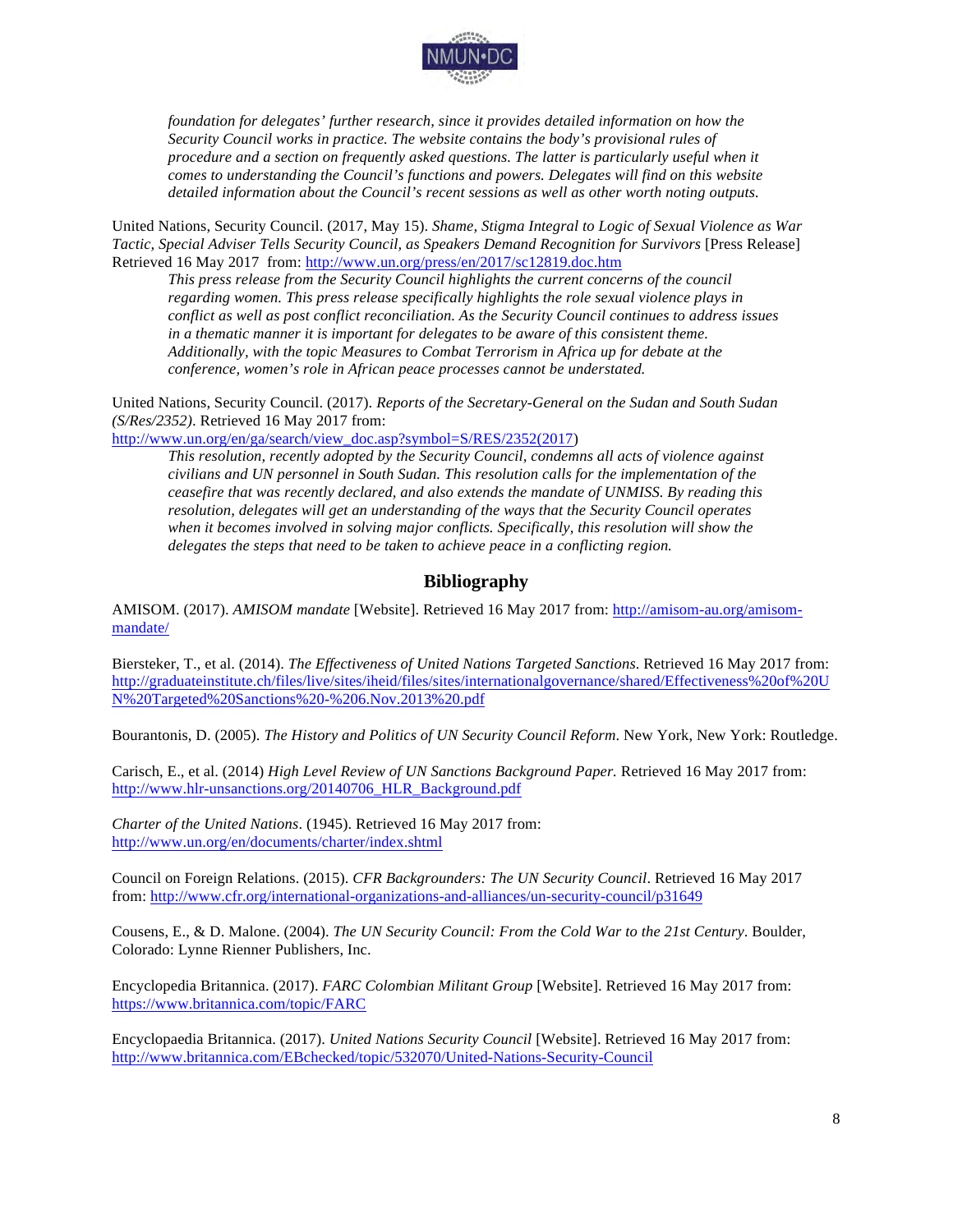

Hanhimäki, J. (2008). *The United Nations: A Very Short Introduction*. New York, New York: Oxford University Press.

*Italy, Netherlands ask to share Security Council seat.* (2016, June 28). Al Jazeera. Retrieved 16 May 2017 from: http://www.aljazeera.com/news/2016/06/bolivia-ethiopia-sweden-win-seats-security-council-160628161225583.html

Masters, J., & M. A. Sergie. (2015, March 13). Al-Shabab. *Council on Foreign Relations.* Retrieved 16 May 2017 from: http://www.cfr.org/somalia/al-shabab/p18650

NGO Working Group on Women, Peace and Security. (2010). *Mapping Women, Peace and Security in the UN Security Council: Report of the NGOWG Monthly Action Points, 2009-2010*. Retrieved 16 May 2017 from: http://peacewomen.org/sites/default/files/NGOWG%20Report\_Mapping%201325\_October%202010.pdf

Security Council Report. (2013). *In Hindsight: The Veto* [Website]. Retrieved 16 May 2017 from: http://www.securitycouncilreport.org/monthly-forecast/2013-11/in\_hindsight\_the\_veto.php

Security Council Report. (2013). *The Permanent Members and the Use of the Veto: An Abridged History.* Retrieved 16 May 2017 from:

http://www.securitycouncilreport.org/atf/cf/%7B65BFCF9B-6D27-4E9C-8CD3-CF6E4FF96FF9%7D/SCR-vetoinsert-2.pdf

Security Council Report. (2014). *In Hindsight: Consensus in the Security Council* [Website]. Retrieved 16 May 2017 from: http://www.securitycouncilreport.org/monthly-forecast/2014-  $01/in$  hindsight consensus in the security council.php

Security Council Report. (2014). *September 2014 Monthly Forecast – Counter Terrorism* [Website]. Retrieved 16 May 2017 from: http://www.securitycouncilreport.org/monthly-forecast/2014-09/counter-terrorism\_5.php

Security Council Report. (2014). *September 2014 Monthly Forecast – Syria* [Website]. Retrieved 16 May 2017 from: http://www.securitycouncilreport.org/monthly-forecast/2014-09/syria\_11.php

Security Council Report. (2017). *May 2017 Monthly Forecast* [Website]. Retrieved 16 May 201from: http://www.un.org/en/sc/inc/pages/pdf/pow/forecast.pdf

Security Council Report. (2017). *Security Council Report* [Website]. Retrieved 16 May 2017 from: http://www.securitycouncilreport.org/

United Nations, Department of Peacekeeping Operations. (2016). *Forming a new operation* [Website]. Retrieved 16 May 2017 from: http://www.un.org/en/peacekeeping/operations/newoperation.shtml

United Nations, Department of Public Information. (2016, June 27). *Ahead of Security Council elections, General Assembly President explains how a country can get a non-permanent seat* [News Article]. Retrieved 16 May 2017 from:

http://www.un.org/apps/news/story.asp?NewsID=54339&Kw1=Security+Council&Kw2=Italy&Kw3=Netherlands# .V-GEWVsrKUn

United Nations, Department of Public Information. (2016, August 26). *Security Council reiterates commitment to Colombian peace process* [News Article]. Retrieved 16 May 2017 from: http://www.un.org/apps/news/story.asp?NewsID=54767#.V8TB0igrLb1

United Nations, Department of Public Information. (2017, 10 January). *At Security Council, UN chief Guterres makes case for new efforts to build and sustain peace* [Press Release]. Retrieved 16 May 2017 from: http://www.un.org/apps/news/story.asp?NewsID=55935#.WSM6AforKu0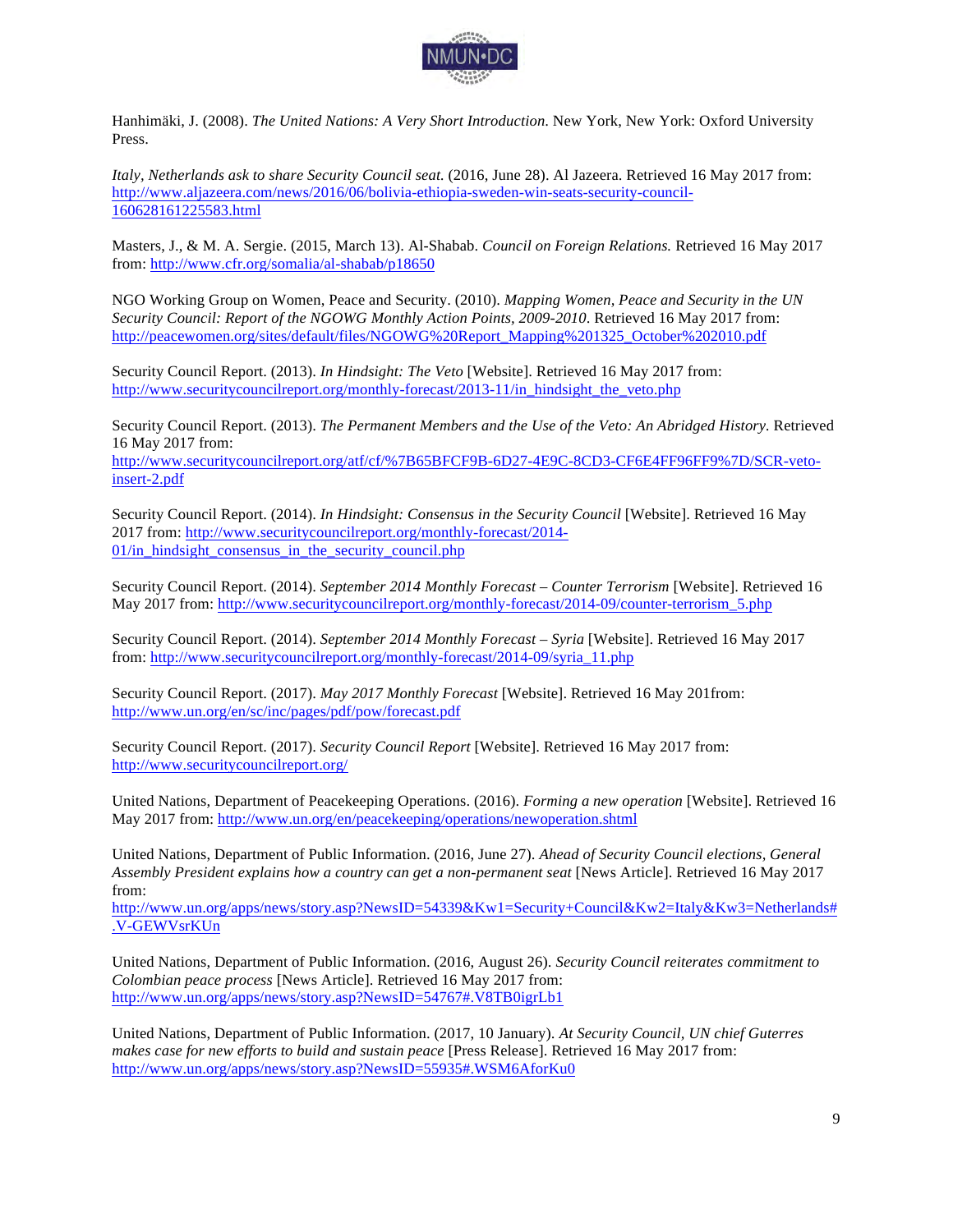

United Nations, General Assembly. (2017). *Rules of procedure* [Website]. Retrieved 16 May 2017 from: http://www.un.org/en/ga/about/ropga/elect.shtml

United Nations, General Assembly, Sixty-eighth session. (2014). *Revitalization of the work of the General Assembly (A/RES/68/307)* [Resolution]. Retrieved 16 May 2017 from: http://undocs.org/A/RES/68/307

United Nations Peacekeeping. (2017). *Role of the Security Council* [Website]. Retrieved 16 May 2017 from: http://www.un.org/en/peacekeeping/operations/rolesc.shtml

United Nations, Security Council, 6576<sup>th</sup> meeting. (2011). *Reports of the Secretary-General on the Sudan (S/RES/1996(2011)* [Resolution]. Retrieved 16 May 2017 from: http://undocs.org/S/RES/1996(2011)

United Nations, Security Council, 6852<sup>nd</sup> meeting. (2013). *Mali (S/RES/2100(2013))* [Resolution]. Retrieved 16 May 2017 from: http://undocs.org/S/RES/2100(2013)

United Nations, Security Council, 7038<sup>th</sup> meeting. (2013). *Middle East (S/RES/2118 (2013))* [Resolution]. Retrieved 16 May 2017 from: http://undocs.org/S/RES/2118(2013)

United Nations, Security Council. (2017). *1540 Committee* [Website]. Retrieved 16 May 2017 from: http://www.un.org/en/sc/1540/

United Nations, Security Council, 7609<sup>th</sup> meeting. (2016). *Identical letters dated 19 January 2016 from the Permanent Representative of Colombia to the United Nations addressed to the Secretary-General and the President of the Security Council (S/RES/2261(2016))* [Resolution]. Retrieved 16 May 2017 from: http://undocs.org/S/RES/2261(2016)

United Nations, Security Council, 7620<sup>th</sup> meeting. (2016). *General issues relating to sanctions (S/PV.7620)* [Meeting Record]. Retrieved 16 May 2017 from: http://undocs.org/S/PV.7620

United Nations, Security Council, 7731<sup>st</sup> meeting. (2016). *The situation in Somalia (S/RES/2297(2016)*) [Resolution]. Retrieved 16 May 2017 from: http://undocs.org/S/RES/2297(2016)

United Nations, Security Council, 7734th meeting. (2016). *The situation in the Central African Republic (S/PV.7734)* [Meeting Record]. Retrieved 16 May 2017 from: http://undocs.org/S/PV.7734

United Nations, Security Council, 7754<sup>th</sup> meeting. (2016). *Reports of the Secretary-General on the Sudan and South Sudan (S/RES/2304(2016))* [Resolution]. Retrieved 16 May 2017 from: http://undocs.org/S/RES/2304(2016)

United Nations, Security Council. (2016, July 13). *Security Council Must Consider Imposing Arms Embargo on South Sudan, United Nations Peacekeeping Chief Tells Security Council (SC/12445)* [Meetings Coverage]. Retrieved 16 May 2017 from: http://www.un.org/press/en/2016/sc12445.doc.htm

United Nations, Security Council. (2017). *Current Members* [Website]. Retrieved 16 May 2017 from: http://www.un.org/en/sc/members/

United Nations, Security Council. (2017). *Frequently Asked Questions* [Website]. Retrieved 16 May 2017 from: https://www.un.org/sc/ctc/about-us/frequently-asked-questions-faqs/

United Nations, Security Council. (2017). *Functions and Powers* [Website]. Retrieved 16 May 2017 from: http://www.un.org/en/sc/about/functions.shtml

United Nations, Security Council. (2017). *Provisional rules of procedure* [Website]. Retrieved 16 May 2017 from: http://www.un.org/en/sc/about/rules/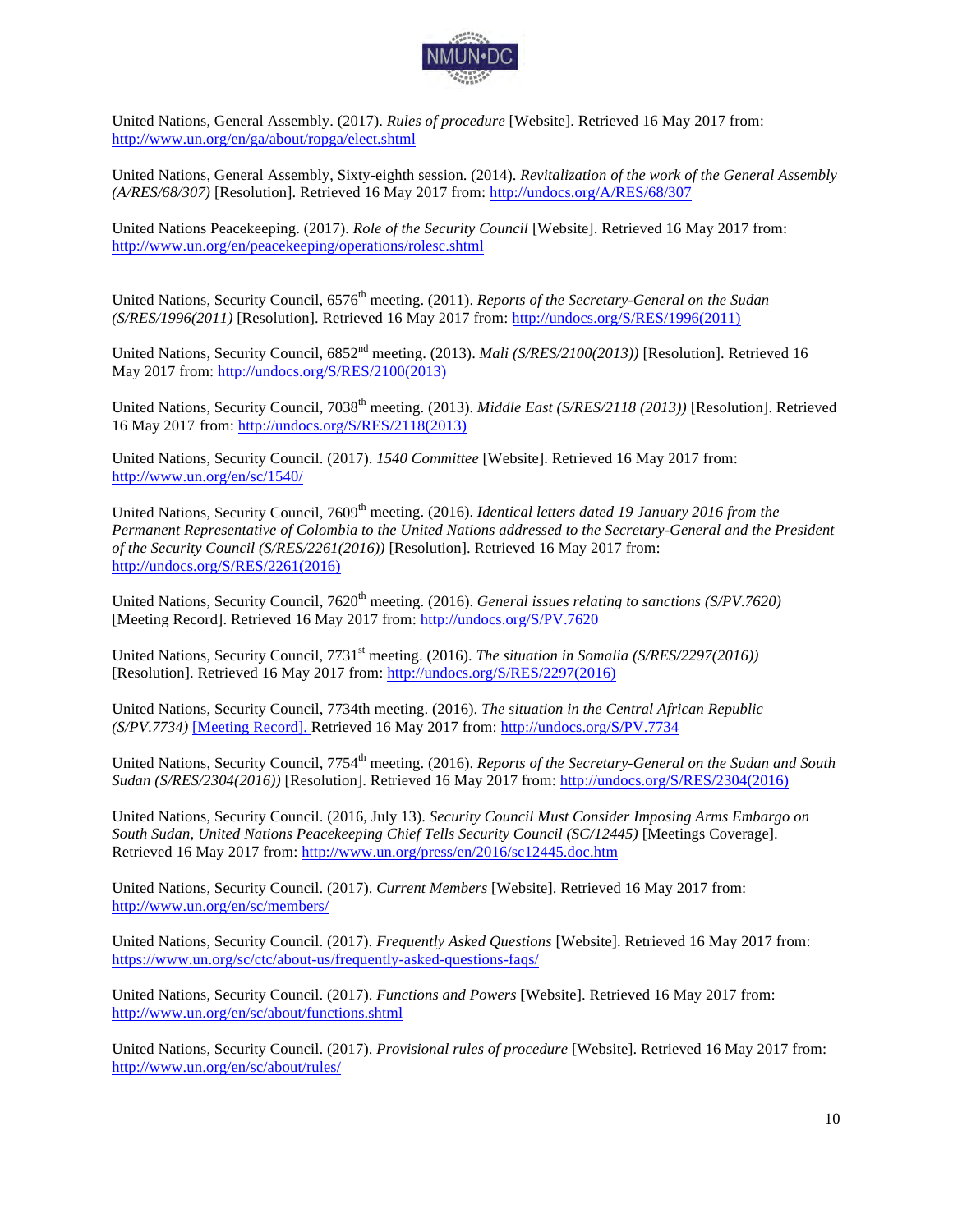

United Nations, Security Council. (2017). *Repertoire of the practice of the Security Council* [Website]. Retrieved 16 May 2017 from: http://www.un.org/en/sc/repertoire/subsidiary\_organs/working\_groups.shtml

United Nations, Security Council. (2017). *Reports of the Secretary-General on the Sudan and South Sudan (S/Res/2352)*. Retrieved 16 May 2017 from: http://undocs.org/S/RES/2352(2017)

United Nations, Security Council. (2017). *Security Council Presidency in 2017* [Website] Retrieved 16 May 2017: http://www.un.org/en/sc/presidency/

United Nations, Security Council. (15 May 2017). *Shame, Stigma Integral to Logic of Sexual Violence as War Tactic, Special Adviser Tells Security Council, as Speakers Demand Recognition for Survivors* [Press Release] Retrieved 16 May 2017 from: http://www.un.org/press/en/2017/sc12819.doc.htm

United Nations, Security Council. (2017). *The situation in the Central African Republic* (S/RES/2339). Retrieved 16 May 2017 from: http://undocs.org/S/RES/2339(2017)

United Nations, Security Council. (2017). *Structure* [Website]. Retrieved 16 May 2017 from: http://www.un.org/en/sc/about/structure.shtml

United Nations, Security Council. (2017). *What is the Security Council?* [Website]. Retrieved 16 May 2017 from: http://www.un.org/en/sc/about/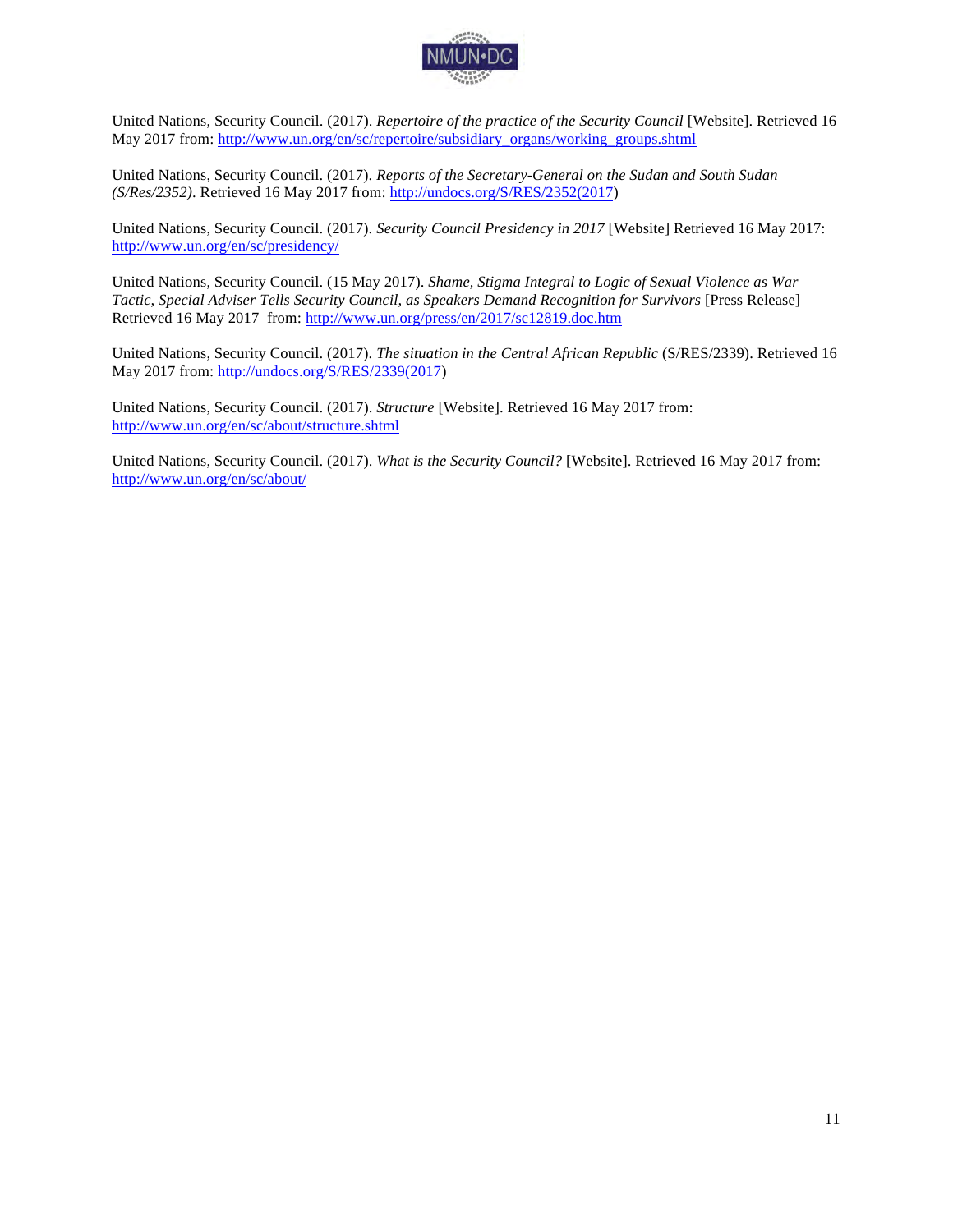

# **I. Measures to Combat Terrorism in Africa**

*"Largely due to terrorist activities, armed-conflict incidents in Africa rose…to 52% [of the global total] in 2014. This is despite the fact that Africa has barely 16% of the world's population."*<sup>99</sup>

#### *Introduction*

Terrorism usually refers to using violence to instigate fear, including threats or use of culturally, morally, or legally unacceptable violence.<sup>100</sup> Terrorism, however, is defined differently by different Member States and regions, affecting their capacity and their political will to address it, and the United Nations (UN) has never officially defined terrorism.<sup>101</sup> The African Union (AU) excludes armed conflicts for self-determination from its definition of terrorism, meaning whether each case of violence is terrorism is determined individually.<sup>102</sup> As terrorism has become a driving factor in conflicts in Africa, the UN acknowledged in the 2014 Secretary-General report that it must address, "conditions that create the environment that enables terrorist organizations to prosper," in addition to combatting terrorism itself.<sup>103</sup> Since terrorist organizations in Africa do not usually articulate local political goals, they do not respect political boundaries, and are often considered to be regional threats.<sup>104</sup> While global and regional progress has been made, the haphazard nature of the international response to terrorism, which tends to focus on specific crises, has led to uneven implementation of counter-terrorism strategies.<sup>105</sup> Furthermore, Africa faces unique regional challenges, including weak state control, porous borders, illegal trafficking, and gender inequality in combatting terrorism.<sup>106</sup>

#### *International and Regional Framework*

The UN leads many global efforts to counter terrorism in all its forms and manifestations, overseeing 16 conventions on different aspects of terrorism.<sup>107</sup> The General Assembly adopted the *Global Counter-Terrorism Strategy* in 2006 to harmonize the various UN bodies that work on counter-terrorism and codify four strategic pillars for addressing terrorism: addressing the conditions conducive to the spread of terrorism, preventing and combatting terrorism, building capacity, and ensuring human rights.<sup>108</sup> The Security Council has expanded upon this legal framework by adopting numerous binding resolutions and shaping policy through presidential statements.<sup>109</sup> Instead of considering the entire issue, Security Council resolutions on terrorism were often adopted in response to crises or targeting specific terrorist groups, beginning in 1999 with the implementation of sanctions against Al-Qaida in resolution 1267.<sup>110</sup> Recently, however, the Council has started adopting resolutions on broader, thematic aspects of terrorism, such as the relationship between terrorism and human trafficking in resolution 2331 (2016) and vulnerability of critical infrastructure to terrorist attacks in resolution  $2341$  (2017).<sup>111</sup> The Council has also specifically considered the issue of terrorism in Africa. Presidential statement 2017/2 addressed peace consolidation in West Africa; the Security Council requested the 2014 Secretary-General Report on regional counter-terrorism

<sup>&</sup>lt;sup>99</sup> Gberie, Terrorism overshadows internal conflicts, Africa Renewal, 2016.<br><sup>100</sup> Oxford Bibliographies, *Terrorism*, 2011.<br><sup>101</sup> Council on Foreign Relations, *The Global Regime for Terrorism*, 2013.<br><sup>102</sup> Gberie, Terror *General on the work of the United Nations to help States and subregional and regional entities in Africa in fighting terrorism (S/2014/9), 2014, pp. 1-2.*<br><sup>104</sup> Gberie, Terrorism overshadows internal conflicts, *Africa Renewal, 2016.*<br><sup>105</sup> Council on Foreign Relations, *The Global Regime for Terrorism, 2013.*<br><sup>106</sup> UN Security Council,

regional entities in Africa in fighting terrorism (S/2014/9), 2014.<br><sup>107</sup> Council on Foreign Relations, *The Global Regime for Terrorism*, 2013.<br><sup>108</sup> UN Counter-Terrorism Implementation Task Force, *UN Global Counter-Terr* 

Relations, *The Global Regime for Terrorism*, 2013.<br><sup>109</sup> Council on Foreign Relations, *The Global Regime for Terrorism*, 2013.<br><sup>110</sup> UN Security Council, *Afghanistan (S/RES/1267 (1999))*, 1999; Council on Foreign Relati

*Terrorism*, 2013.<br><sup>111</sup> Security Council Report, *UN Documents for Terrorism: Security Council Resolutions*, 2017.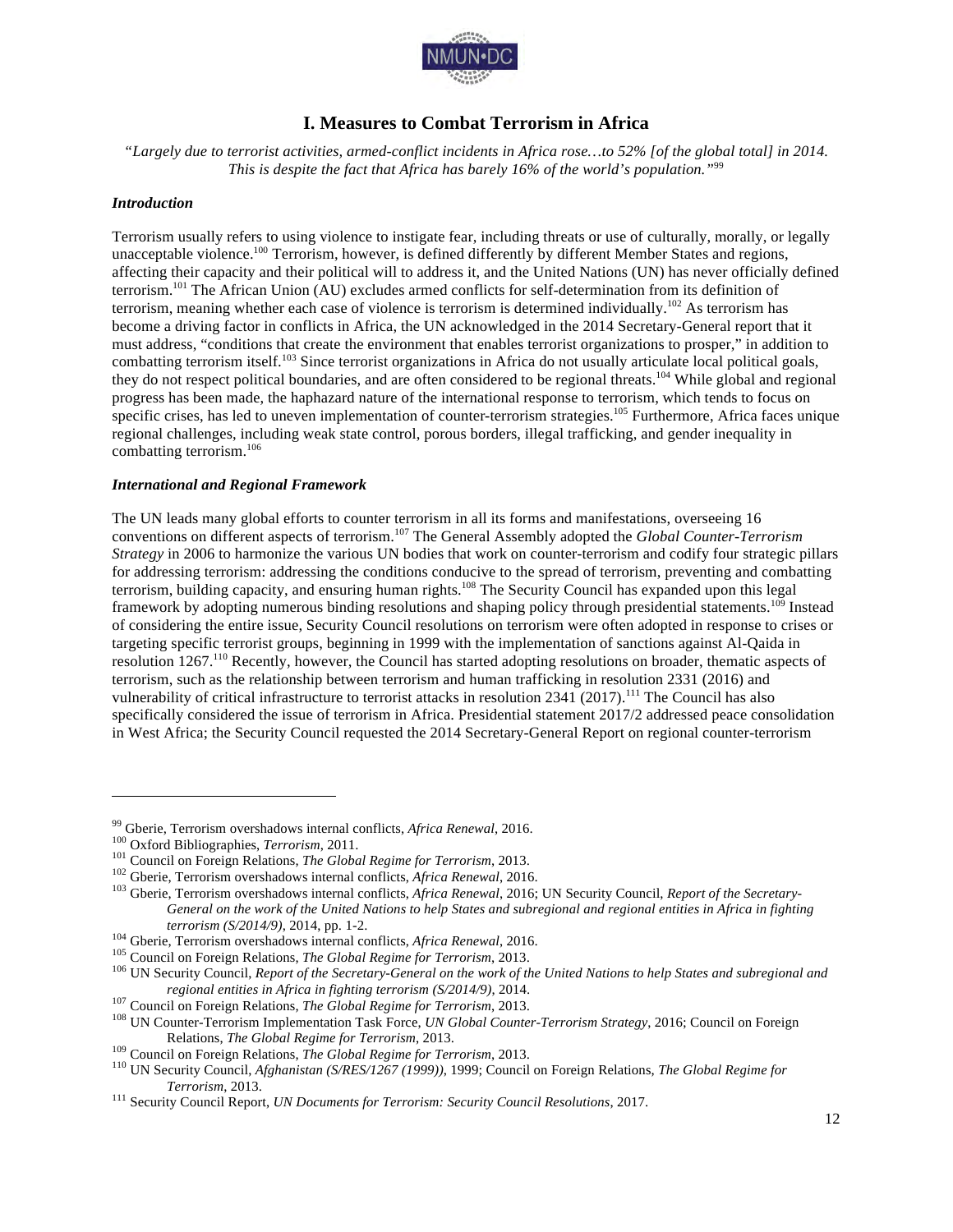

efforts in Africa; and the Council has acknowledged in meetings and briefings the importance of addressing the root causes and, "conditions conducive to the spread of terrorism," in Africa.<sup>112</sup>

The African regional framework for combatting terrorism is based on the 1999 *Organization of African Unity Convention on the Prevention and Combating of Terrorism*, which set up mechanisms for regional cooperation, including investigations, extradition, and legal assistance.<sup>113</sup> The 2004 additional protocol to the convention called for states to address the interrelated issues of terrorism, drug trafficking, transnational organized crime, money laundering, and small arms and light weapons.<sup>114</sup> The 2002 AU *Plan of Action on the Prevention and Combating of Terrorism* also sets out counter-terrorism measures which address Africa's unique challenges, including ineffective police and border control, a lack of codified and consistent legislative and judicial measures, illicit financing of terrorism, and barriers to information sharing.<sup>115</sup> As part of implementing the Plan of Action, the African Model Law on Counter Terrorism provides an archetype for Member States regarding legal implementation of regional and international counter-terrorism instruments.<sup>116</sup> Additionally, regional organizations, such as the Economic Community of West African States (ECOWAS), have adopted their own conventions on terrorism, but implementation by Member States and regions remains inconsistent.<sup>117</sup>

#### *Role of the International System*

The Counter-Terrorism Implementation Task Force (CTITF) coordinates work within the UN system on the UN *Global Counter-Terrorism Strategy*. <sup>118</sup> The CTITF is wide-ranging and consists of over 38 entities, including the UN Development Programme, the World Health Organization, the United Nations Entity for Gender Equality and the Empowerment of Women (UN Women), and the UN Department of Peacekeeping Operations.<sup>119</sup> The United Nations Counter-Terrorism Center, established under the UN *Global Counter-Terrorism Strategy*, carries out counter-terrorism projects and builds upon Member State capacity, including developing regional counter-terrorism strategies in Central Africa and with the Southern African Development Community.<sup>120</sup> Both the CTITF and the UN Counter-Terrorism Center were moved into the new UN Office of Counter-Terrorism, established in June 2017.<sup>121</sup> The UN Office on Drugs and Crime's (UNDOC) Terrorism Prevention Branch, additionally, assists Member States with incorporating the international legal frameworks against terrorism into their national legislation.<sup>122</sup> The Security Council prevents and responds to terrorist actions, including through its subsidiary bodies, especially the Counter-Terrorism Committee (CTC).<sup>123</sup> The CTC oversees implementation of Security Council terrorism resolutions and helps with coordination alongside the Executive Directorate (CTED).<sup>124</sup> The CTED works with the CTITF in order to develop strategies to combat terrorism and the proliferation of small arms in Central Africa. <sup>125</sup> The CTC and CTED, however, only provide assistance to Member States, rather than resources.<sup>126</sup> Additionally, Security Council work on terrorism is closely tied with violent extremism, with entities such as the CTC working on violent extremism and both issues being addressed in the same resolutions, reports, and meetings.<sup>127</sup>

<sup>112</sup> UN Security Council, *Report of the Secretary-General on the work of the United Nations to help States and subregional and regional entities in Africa in fighting terrorism (S/2014/9)*, 2014; UN Security Council, *Peace consolidation in West Africa (S/PRST/2017/2)*, 2017, p. 2; UN News Centre, *Denouncing terrorist attacks in West Africa, Security Council* 

stresses need to address root causes (S/PV.7868), 2017.<br>
<sup>113</sup> AU Peace and Security Department, *The African Union Counter Terrorism Framework*, 2015.<br>
<sup>114</sup> Ibid.<br>
<sup>115</sup> Ibid.<br>
<sup>116</sup> Ibid.<br>
<sup>117</sup> Ewi, Counter-terrorism i

Terrorism Center, *Background*, 2016; United Nations, *Action to counter terrorism*, 2016.<br><sup>121</sup> UN Office of Counter-Terrorism, *Home*, 2017.<br><sup>122</sup> UNDOC, *The United Nations Office on Drugs and Crime and Terrorism Preven* regional entities in Africa in fighting terrorism (S/2014/9), 2014, p. 12.<br><sup>126</sup> Council on Foreign Relations, *The Global Regime for Terrorism*, 2013.<br><sup>127</sup> UN Security Council Counter-Terrorism Committee, *Countering vio*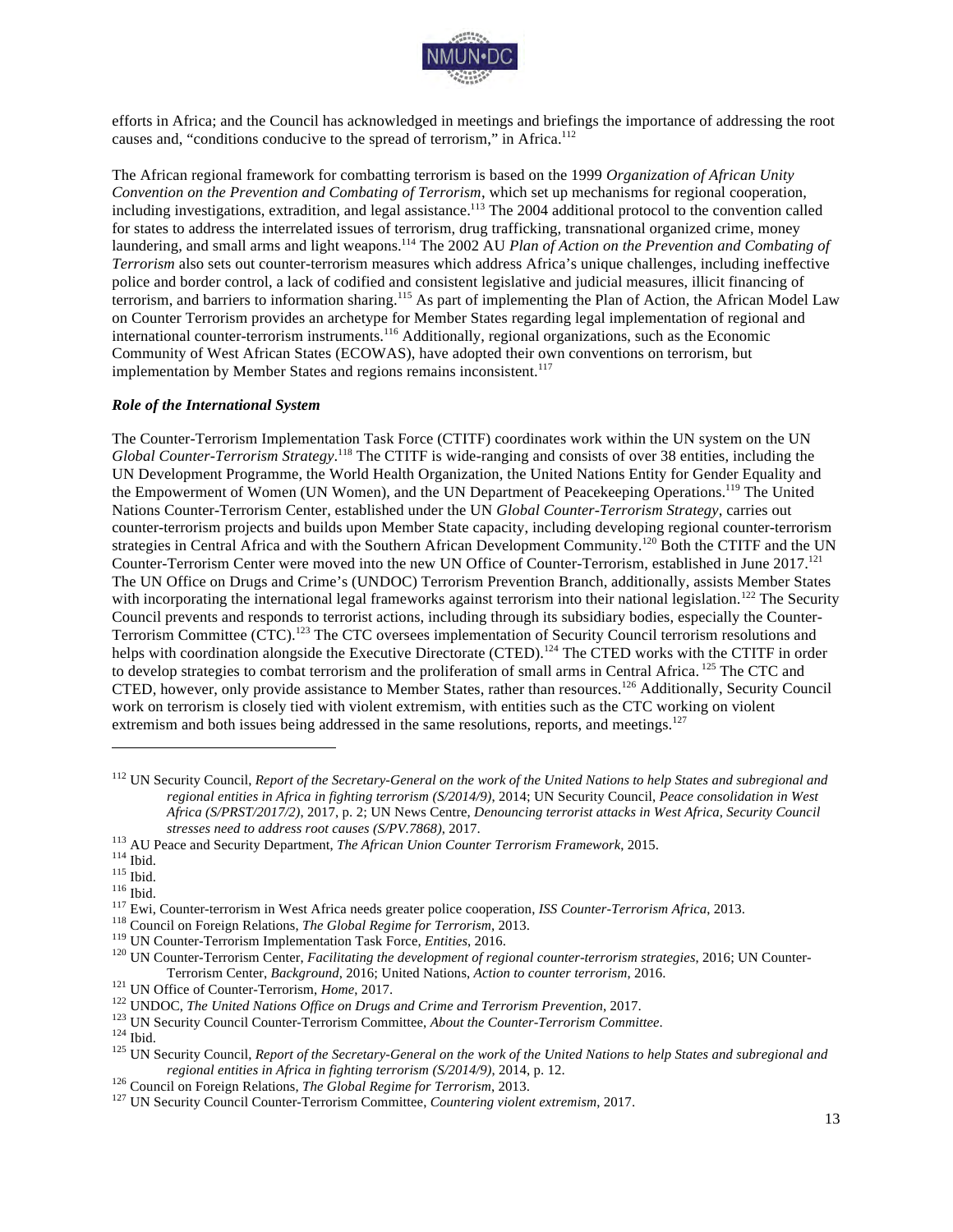

The AU Peace and Security Council (PSC) is responsible for implementing counter-terrorism conventions and measures in Africa.<sup>128</sup> Similar to the UN system, however, there are many other organizations working on terrorism in Africa, including the Committee of Intelligence and Security Services of Africa, which briefs the PSC on terrorism; counter-terrorism units in the African Standby Force; and the African Mechanism for Police Cooperation (AFRIPOL).<sup>129</sup> Additionally, the African Centre for the Study and Research on Terrorism (ACSRT), was established as part of the AU Peace and Security Department to implement the AU Plan of Action.<sup>130</sup> ACSRT functions in a coordination capacity with Member States, the AU, and international partners; conducts research and develops strategies on emerging threats; and develops capacity for early warning responses.131 A lack of resources, however, prevents ACSRT from fulfilling its mandate, and many AU members have not implemented the continental terrorism framework.132 Sub-regional organizations, like ECOWAS, also work on the topic of terrorism by addressing trafficking, development initiatives, and combating regional terrorist groups.<sup>133</sup> According to the AU Commission, efforts to combat terrorism have been largely ineffective, unsustainable, and could benefit from more harmonization, cooperation, and resources.<sup>134</sup> The gaps left by governments are sometimes filled in by civil society organizations, who often work on the root causes of terrorism, in addition to combating terrorism itself, through development projects, empowering women and youth, facilitating dialogue, working on government accountability and good governance, and conducting research, although their operations are also restricted by a lack of resources and, often, government intervention as part of their counter-terrorism efforts.<sup>135</sup>

#### *The Impact of Terrorism in Africa*

Terrorist organizations, including Boko Haram, Al-Shabaab, and the Lord's Resistance Army, have expanded in Africa to become key regional security threats.<sup>136</sup> Boko Haram organized in northern Nigeria in 2002 and began carrying out attacks in 2009, which escalated to bombings.<sup>137</sup> In 2014, Boko Haram switched tactics to holding territory after attacks instead of retreating.138 Boko Haram also garnered international condemnation 2014 for kidnapping 214 girls.<sup>139</sup> Al-Shabaab emerged as a radical youth organization in 2006 and gained support by offering Somalis security in the absence of an effective national government.<sup>140</sup> Al-Shabaab controls most of the rural areas in southern Somalia and frequently carries out attacks in Kenya.<sup>141</sup> The Lord's Resistance Army (LRA) was founded in 1988 in Uganda and is known for kidnappings, especially of women and children.<sup>142</sup> Although it has been greatly weakened and forced out of Uganda, the LRA continues to operate in neighboring Member States, and contribute to regional instability. $143$ 

Although military operations have blunted the power of terrorist groups in some areas, they still hold and control large swaths of territory, which ignore international borders, and destabilize additional territory through asymmetric

<sup>&</sup>lt;sup>128</sup> African Union, *Peace and Security Council (PSC)*.<br><sup>129</sup> AU Peace and Security Department, *The 628th meeting of the AU Peace and Security Council on counter-terrorism and counter violent extremism in Africa, 2015; U* 

<sup>&</sup>lt;sup>130</sup> AU Peace and Security Department, *The African Union Counter Terrorism Framework*, 2015; AU Peace and Security

Department, *About the African Centre for the Study and Research on Terrorism (ACSRT)*, 2013.<br><sup>131</sup> AU Peace and Security Department, *About the The African Centre for the Study and Research on Terrorism (ACSRT)*, 2013.<br><sup>1</sup>

*of Africa Civil Society Organizations Hub*, 2016, p. 1; Green & Baydas, Counterterrorism Measures: Pretext for

<sup>&</sup>lt;sup>136</sup> Gberie, Terrorism overshadows internal conflicts, *Africa Renewal*, 2016.<br><sup>137</sup> Who are Nigeria's Boko Haram Islamist group?, BBC, 2016.<br><sup>138</sup> Ibid.<br><sup>140</sup> Who are Somalia's al-Shabaab?, BBC, 2016.<br><sup>141</sup> Ibid.<br><sup>142</sup> P Kony hunt raises fears Lord's Resistance Army could return, *The Guardian*, 2017.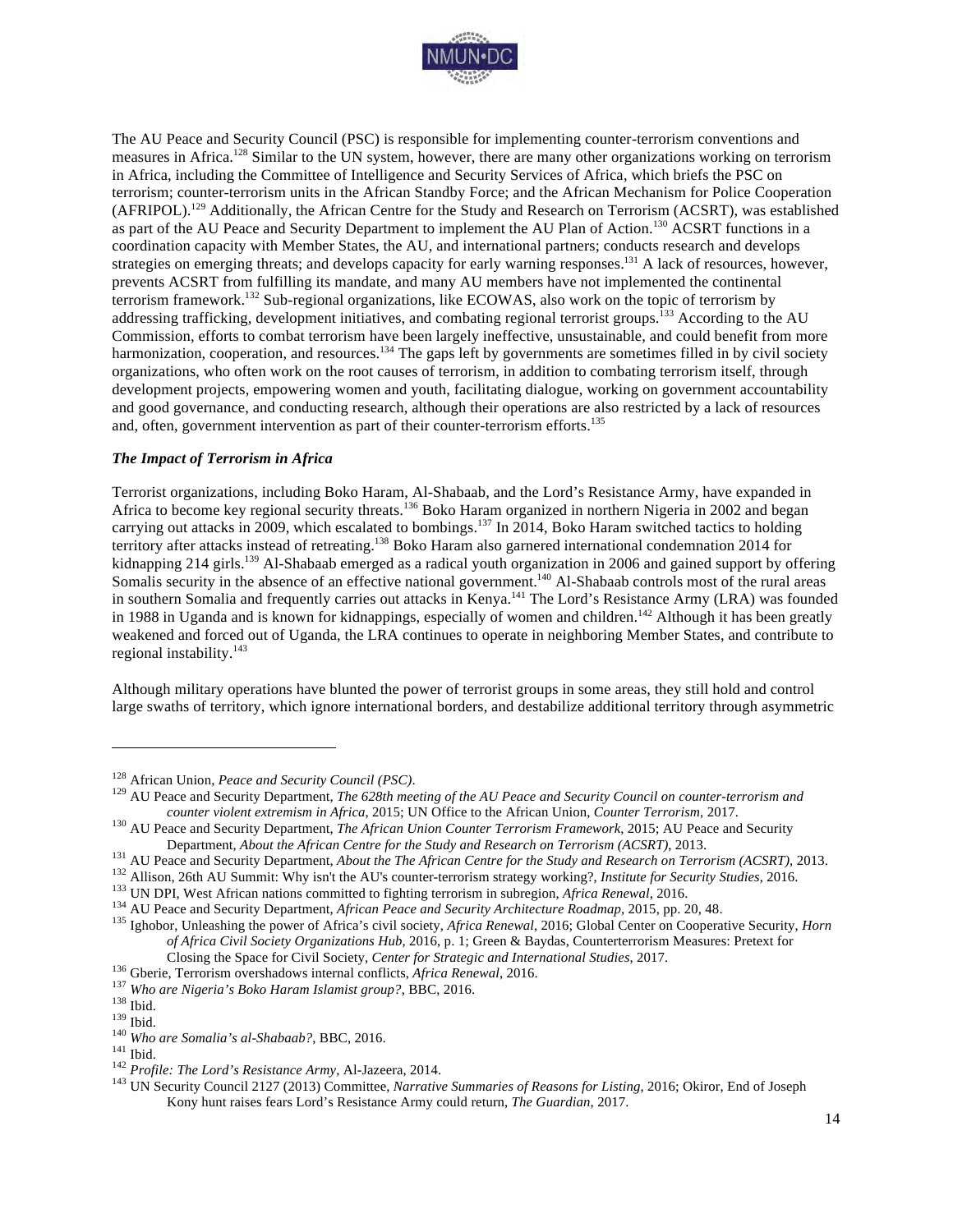

attacks.<sup>144</sup> Porous borders also contribute to terrorist organizations' ability to function and hinder conflict resolution due to cross-border spillover of terrorist activities.<sup>145</sup> For example, Boko Haram has exploited Nigeria's porous borders to conduct abductions and deliberately displace people, allowing terrorists to more easily cross borders, hiding within those displaced.<sup>146</sup> The LRA also exploits regional instability in order to hide its operations and continue attacks and kidnappings.<sup>147</sup> The World Customs Organization and other international actors have worked to help states secure their borders, but generally agree that higher levels of regional cooperation are needed to counter terrorist organizations that transcend borders.<sup>148</sup>

In every instance, the advance of terrorist groups has been coupled with attacks on the rights of women and girls, specifically targeting them and differentially impacting their health, education, and participation in public life.<sup>149</sup> Additionally, terrorist organizations exploit existing gender and societal inequalities, using unbalanced gendered dynamics to corrupt, convert, recruit, and control.150 On numerous occasions the Security Council has called for women's participation, including women's civil society groups, in counter-terrorism activities.<sup>151</sup> Gender inequalities are also evident in the links between human trafficking, terrorism, and sexual and gender-based violence (SGBV).152 Trafficking in women and girls is a critical financial component of financial flows for terrorist groups and a driver for recruitment.<sup>153</sup> Additionally, SGBV is part of terrorist groups' strategic objectives, used to destroy and displace communities as a tactic of terrorism.<sup>154</sup> The Council has specifically condemned Boko Haram, Al-Shabaab, and the LRA for trafficking in women and girls and SGBV.<sup>155</sup>

#### *Contributing Factors of Terrorism in Africa*

Terrorism in Africa thrives in unstable conditions that do not address long-standing grievances, including political marginalization and poverty.156 The region lacks the political will and resources to combat terrorism as individual Member States, especially the root causes, and consequently the Security Council has acknowledged the importance of national, regional, and international partnerships and institutions to combat terrorism.<sup>157</sup> Many African Member States lack the capacity to develop and implement specific terrorism legislation and the investigation and prosecution capacity to hold terrorists accountable in their legal and justice systems.<sup>158</sup> Similarly, poor police and

<sup>&</sup>lt;sup>144</sup> Gberie, Terrorism overshadows internal conflicts, *Africa Renewal*, 2016.<br><sup>145</sup> UN Security Council Counter-Terrorism Committee, *Regional focus*, 2017; United Nations University, *Security Council Members Briefed on Threats from Terrorism and Cross-border Crime*, 2014; UN Security Council, *Report of the Secretary-General on the work of the United Nations to help States and subregional and regional entities in Africa in* 

*fighting terrorism (S/2014/9)*, 2014, p. 2.<br><sup>146</sup> UN Security Council, *Report of the Secretary-General on the work of the United Nations to help States and subregional and* 

*regional entities in Africa in fighting terrorism (S/2014/9)*, 2014, p. 2. <sup>147</sup> UN Security Council 2127 (2013) Committee, *Narrative Summaries of Reasons for Listing*, 2016; Okiror, End of Joseph

Kony hunt raises fears Lord's Resistance Army could return, *The Guardian*, 2017.<br><sup>148</sup> UN Security Council, *Report of the Secretary-General on the work of the United Nations to help States and subregional and* 

*regional entities in Africa in fighting terrorism (S/2014/9)*, 2014, pp. 3, 9.<br><sup>149</sup> UN Security Council, *Women and peace and security (S/PSRT/2016/9)*, 2016, p. 2; UN Women, *Global Study on the* 

*Implementation of Security Council Resolution 1325 (2000)*, 2015, p. 223.<br><sup>150</sup> Global Justice Center & Women's International League for Peace and Freedom, *Open briefing of the Counter-Terrorism Committee on "The Role of Women in Countering Terrorism and Violent Extremism"*, 2015, pp. 1-2; Willman, How violent extremism links to violence against women, *The World Bank Voices*, 2015. <sup>151</sup> UN Security Council, *Threats to International Peace and Security (S/RES/2195 (2014))*, 2014, p. 2; UN Security Council,

Maintenance of international peace and security (S/RES/2331 (2016)), 2016, p. 4.<br><sup>152</sup> UN Security Council, *Maintenance of international peace and security (S/RES/2331 (2016))*, 2016, pp. 1, 5.<br><sup>153</sup> Ibid, p. 2.<br><sup>154</sup> Ibi

UN DPI, *'Arc of Instability' across Africa, If Left Unchecked, Could Turn Continent into Launch Pad for Larger-Scale* 

*Terrorist Attacks, Security Council Told, 2013.*<br><sup>157</sup> UN DPI, *'Arc of Instability' across Africa, If Left Unchecked, Could Turn Continent into Launch Pad for Larger-Scale <i>Terrorist Attacks, Security Council Told, 2013* 

*Terrorist Attacks, Security Council Told*, 2013. <sup>158</sup> UN Security Council Counter-Terrorism Committee, *Regional focus*, 2017.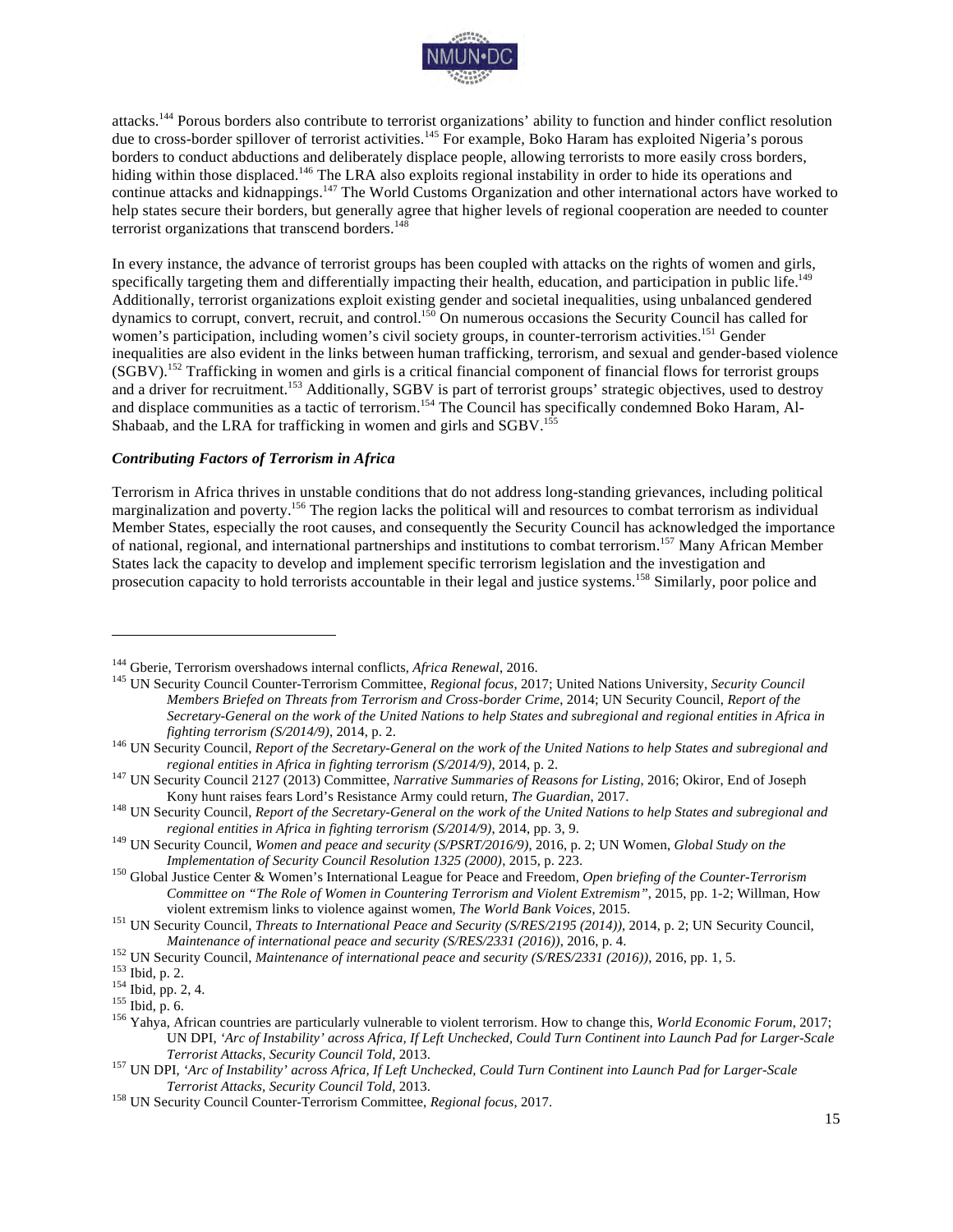

military capacity and coordination also hinder the fight against terrorism.<sup>159</sup> A lack of integrated approaches to prevent radicalization, including poor coordination efforts; absence of policy research; lack of an inclusive continental platform to coordinate counter-terrorism among all actors; and, especially, inconsistent implementation of existing frameworks also impact the effectiveness counter-terrorism efforts.<sup>160</sup> Additionally, corruption allows terrorist organizations to grow, by redirecting resources meant to combat terrorism to government.<sup>161</sup> The Security Council has stressed good governance and ending illicit financial sources for terrorist organizations, beginning with resolution 1373 in 2001.<sup>162</sup> While those efforts have helped restrict financial resources for terrorist groups, a lack of capacity has hindered progress in regions with large informal sectors and cash-based economies.163

Terrorist organizations also benefit financially from trafficking in arms and people, and transnational organized crime (TOC) involving drugs and natural resources, especially in conflict and post-conflict areas.<sup>164</sup> Although the Security Council has considered terrorism and TOC separately, trafficking and TOC enlarge the strategic space terrorist groups operate in by weakening state authority and making terrorist groups more resilient.<sup>165</sup> For example, the LRA has attacked gold and diamond mines and trafficked ivory into Sudan for revenue generation, undermining already weak security, governance, and economic development.<sup>166</sup> Boko Haram also engages in high levels of human trafficking, which is similarly disruptive.<sup>167</sup> To address trafficking and TOC, the Security Council has suggested information sharing between the CTED, UNDOC, the CTITF, and the United Nations Development Programme.<sup>168</sup>

#### *Conclusion*

 $\overline{a}$ 

Some of the largest and most active terrorist groups in the world operate in Africa.<sup>169</sup> Reversing ineffective and inconsistent implementation of the counter-terrorism framework through cooperation and coordination is necessary to stop their spread.<sup>170</sup> As the challenges of combating terrorism in Africa incorporate peace, security, development, and human rights, responses must also be interconnected, balanced, and sensitive to regional issues.<sup>171</sup> In regards to combatting Boko Haram in particular, the Security Council has advocated for a holistic approach, not only increasing military coordination within the regional Multinational Joint Task Force but also emphasizing humanitarian aid and restoring civilian rule of law in the Lake Chad Basin region.<sup>172</sup> The Security Council has acknowledged that it must combat terrorism by addressing its root causes and, "the conditions conducive to the spread of terrorism," in an effective, coordinated manner.<sup>173</sup> Combating terrorism in Africa must address porous

in Africa in fighting terrorism (S/2014/9), 2014, p. 11.<br><sup>165</sup> United Nations University, *Security Council Members Briefed on Threats from Terrorism and Cross-border Crime*, 2014.<br><sup>166</sup> UN Security Council 2127 (2013) Com

<sup>&</sup>lt;sup>159</sup> Ewi, Counter-terrorism in West Africa needs greater police cooperation, *ISS Counter-Terrorism Africa*, 2013.<br><sup>160</sup> AU Peace and Security Department, *African Peace and Security Architecture Roadmap*, 2015, pp. 48-4 countries are particularly vulnerable to violent terrorism. How to change this, World Economic Forum, 2017.<br><sup>161</sup> Council on Foreign Relations, *The Global Regime for Terrorism*, 2013; UN DPI, 'Arc of Instability' across A

*Unchecked, Could Turn Continent into Launch Pad for Larger-Scale Terrorist Attacks, Security Council Told*, 2013;

OECD, *Terrorism, Corruption and the Criminal Exploitation of Natural Resources*, 2016.<br><sup>162</sup> UN Security Council, *Threats to International peace and security caused by terrorist attacks (S/RES/1373 (2001))*, 2001.<br>*Threa* 

<sup>&</sup>lt;sup>163</sup> Council on Foreign Relations, The Global Regime for Terrorism, 2013; AU Peace and Security Department, African Peace

*and Security Architecture Roadmap,* 2015, p. 50. <sup>164</sup> UN Security Council, *Threats to International Peace and Security (S/RES/2195 (2014))*, 2014, p. 1; UN Security Council, *Report of the Secretary-General on the work of the United Nations to help States and subregional and regional entities* 

<sup>&</sup>lt;sup>167</sup> UN Security Council, *Maintenance of international peace and security (S/RES/2331 (2016))*, 2016, p. 3; Williams, Boko Haram and Human Trafficking, *Ohio State University Global Human Trafficking*, 2017.<br><sup>168</sup> UN Security Council, *Threats to International Peace and Security (S/RES/2195 (2014))*, 2014, p. 6.<br><sup>169</sup> Dreazen, The New Terroris

regional entities in Africa in fighting terrorism (S/2014/9), 2014, pp. 1-2, 20.<br><sup>172</sup> UN Security Council, *Peace consolidation in West Africa (S/PRST/2017/2)*, 2017, p. 2.<br><sup>173</sup> UN DPI, *Denouncing terrorist attacks in W* 

<sup>2017;</sup> UN Security Council, *Peace consolidation in West Africa (S/PRST/2017/2)*, 2017, p. 2.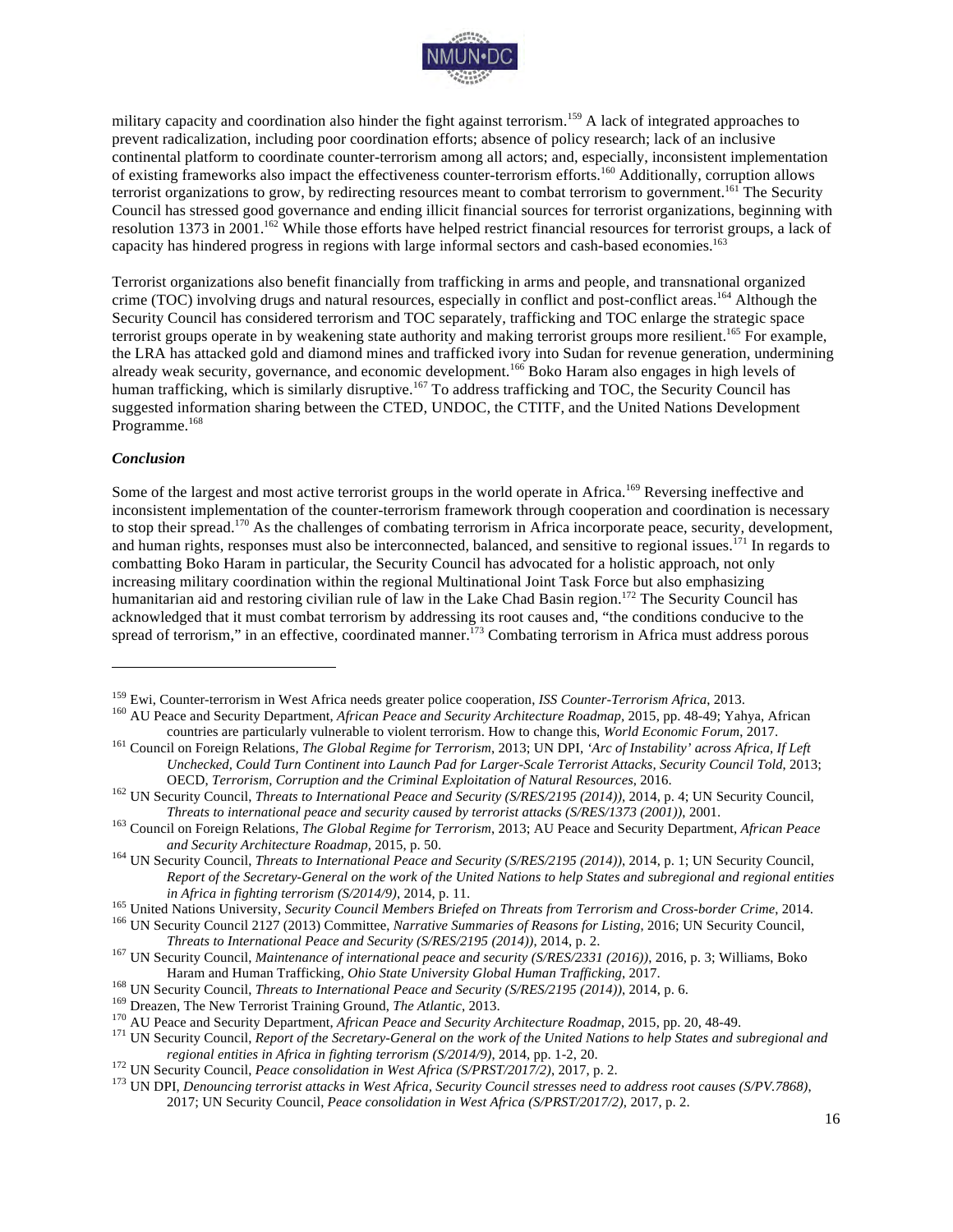

borders and territory outside state control, weak and corrupt governments, undertrained and underequipped militaries and police, gender inequality, and trafficking and TOC that provide income for terrorist groups.<sup>174</sup>

### **Annotated Bibliography**

African Union Commission, Peace and Security Department. (2015). *African Peace and Security Architecture Roadmap 2016-2020.* Retrieved 19 May 2017 from: http://www.peaceau.org/uploads/2015-en-apsa-roadmapfinal.pdf

*The African Peace and Security Architecture Roadmap is a strategy document that was requested at the 25 May 2013 African Union Assembly meeting and aims to build a conflict-free Africa by 2020. To this end, the roadmap provides recommendations on how to address the most pressing peace and security concerns on the continent, including conflict prevention, crisis management, post-conflict reconstruction and peacebuilding, security issues, and partnerships. Delegates should find the section on Strategic Priority 4: Strategic Security Issues particularly helpful as it contains an analysis of current security concerns surrounding terrorism and offers recommendations on how to improve counter-terrorism strategies. As this document contains advanced and detailed information on the peace and security architecture and concerns in Africa, delegates should consult this source after they have already completed their own research into the existing structure of and issues related to terrorism in Africa.* 

Council on Foreign Relations. (2013). *The Global Regime for Terrorism.* Retrieved 10 April 2017 from: http://www.cfr.org/terrorism/global-regime-terrorism/p25729

*Although a few years old, this issue brief by the Council on Foreign Relations gives an excellent overview of the global and United Nations' structure and framework for combatting terrorism. Delegates should find this source helpful as they look into the different United Nations organs and subsidiary bodies that work on combatting terrorism, including a critique of their strengths and weaknesses. The issue brief also discusses regional work and organizations, including analysis of the effectiveness of their work and coordination with the broader, global United Nations architecture. Additionally, this resource considers the challenges of not having a universally accepted definition of terrorism and why there is still no global, legal treaty on terrorism. Delegates may wish to consult this issue brief as they begin crafting recommendations for actions to strengthen the United Nations counter-terrorism structure and regional cooperation.*

Security Council Report. (2017). *UN Documents on Terrorism: Security Council Resolutions* [Website]. Retrieved 19 May 2017 from: http://www.securitycouncilreport.org/un-

documents/search.php?ctype=Terrorism&rtype=Security%20Council%20Resolutions&cbtype=terrorism&search=% 22Security%20Council%20Resolutions%22%20AND%20%22Terrorism%22&\_\_mode=tag&IncludeBlogs=10&lim it=15&page=1

*Security Council Report is an independent, not-for-profit organization that seeks to make Security Council work more transparent by tracking the work of the Council. This page of their website provides all recent Security Council resolutions on the thematic issues of terrorism. There is also a link on this page to a list of other key Security Council and United Nations documents on terrorism, including Security Council reports, presidential statements, meeting records, and press releases, in addition to General Assembly and Human Rights Council documents. Delegates should find this resource invaluable when researching recent Security Council work on terrorism, trends in the Security Council's consideration of terrorism, and updates from ongoing Security Council and the broader United Nations system work on terrorism. Delegates may also find this resource an excellent starting place to draft recommendations on how to combat terrorism in Africa based on past Security Council work and challenges in combatting terrorism.*

United Nations Entity for Gender Equality and the Empowerment of Women. (2015). *Global Study on the Implementation of Security Council Resolution 1325 (2000).* Retrieved 17 May 2017 from: http://www.unwomen.org/~/media/files/un%20women/wps/highlights/unw-global-study-1325-2015.pdf

<sup>174</sup> Dreazen, The New Terrorist Training Ground, *The Atlantic*, 2013.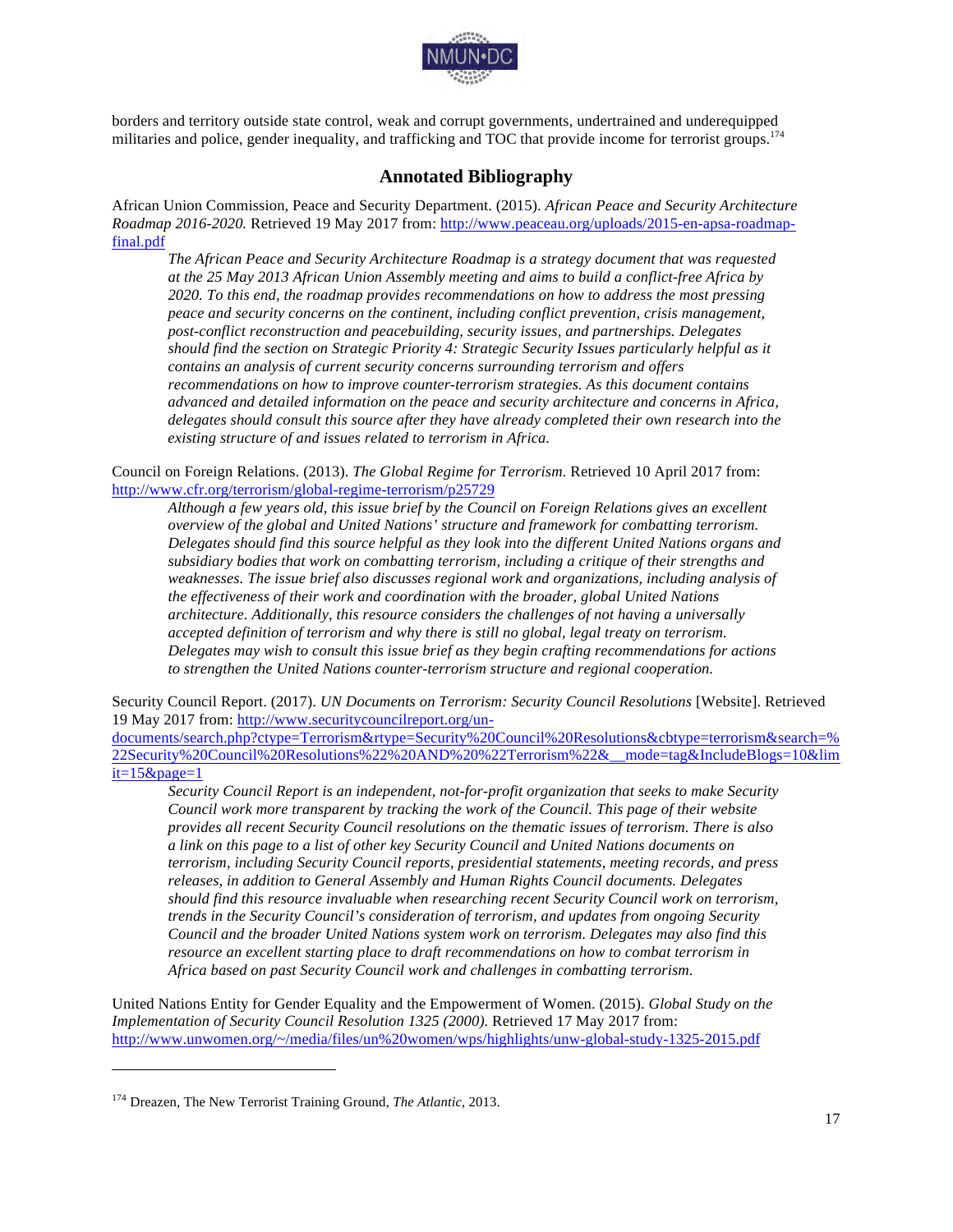

*The Global Study was requested by the Security Council for the fifteenth anniversary of the adoption of its first thematic resolution on women, peace and security, resolution 1325 (2000). The study provides an update on the implementation of the resolution, as well as the state of women's rights and empowerment in the United Nations system, and offers recommendations on how to better integrate the women, peace and security agenda into the United Nations architecture. Although it quite long and references specific African concerns and progress throughout, delegates should find Chapter 9, Countering Violent Extremism While Respecting the Rights and Autonomy of Women and their Communities, particularly helpful when crafting recommendations on how to address the link between terrorism and gender equality as the Security Council's and the broader United Nations' work on terrorism is very closely tied with their work on violent extremism.*

United Nations, Security Council. (2014). *Report of the Secretary-General on the work of the United Nations to help States and subregional and regional entities in Africa in fighting terrorism (S/2014/9)*. Retrieved 22 April 2017 from: http://www.un.org/en/ga/search/view\_doc.asp?symbol=S/2014/9

*The Security Council requested this report in May 2013 to provide an update on United Nations efforts to combat terrorism in Africa. The report highlights some of the specific challenges of fighting and preventing terrorism in the region, including the drug trade, money laundering, and weak judicial and security sectors. The report also discusses the context for the appeal of terrorist organizations in Africa, helping to explain their spread and growth. From a United Nations structural perspective, the report emphasizes the importance of respecting human rights when combatting terrorism and UN work with regional organizations. Although a few years old, delegates should consult this resource at the beginning of their research to gain an understanding of the key issues regarding terrorism in Africa and the basis of the Security Council's work on the topic at the regional level. Additionally, the report includes background information on work the United Nations, Security Council, and other subsidiary organs are already doing to combat terrorism in Africa.*

United Nations, Security Council, 7351<sup>st</sup> meeting. (2014). *Threats to International Peace and Security (S/RES/2195 (2014))*. Retrieved 22 April 2017 from: http://undocs.org/S/RES/2195%20(2014)

*This resolution was adopted at the 19 December 2014 open debate discussing preventing terrorists from profiting from transnational organized crime. While the debate largely focused on terrorism in the Middle East, Security Council resolution 2195 (2014) also has a regional focus on Africa. It highlights the efforts of African Member States to improve cooperation and coordination on measures to combat terrorism. The resolution also discusses the importance of good governance, the need to fight corruption, and drug control, in addition to capacity building in Africa to combat terrorism and violent extremism. In its requests for future reporting and work on the thematic issue of terrorism in the Security Council, the resolution mandates regional briefings and updates on Africa. As this resolution helped set up the trajectory for the Security Council's consideration of terrorism as a thematic issue, instead of a case-by-case consideration of individual terrorist organizations, delegates should find this resource a helpful resolution when researching recent Security Council action on combatting terrorism, specifically in Africa.* 

## **Bibliography**

African Union. (n.d.). *Peace and Security Council (PSC)* [Website]. Retrieved 21 May 2017 from: https://www.au.int/web/en/organs/psc

African Union Commission, Peace and Security Department. (2013). *About The African Centre for the Study and Research on Terrorism (ACSRT)* [Website]. Retrieved 19 May 2017 from: http://www.peaceau.org/en/page/2-3591 static-about-african-centre-for-study-and-research-on-terrorism-ACSRT#sthash.wwls829X.dpuf

African Union Commission, Peace and Security Department. (2015). *The 628th meeting of the AU Peace and Security Council on counter-terrorism and counter violent extremism in Africa*. Retrieved 21 May 2017 from: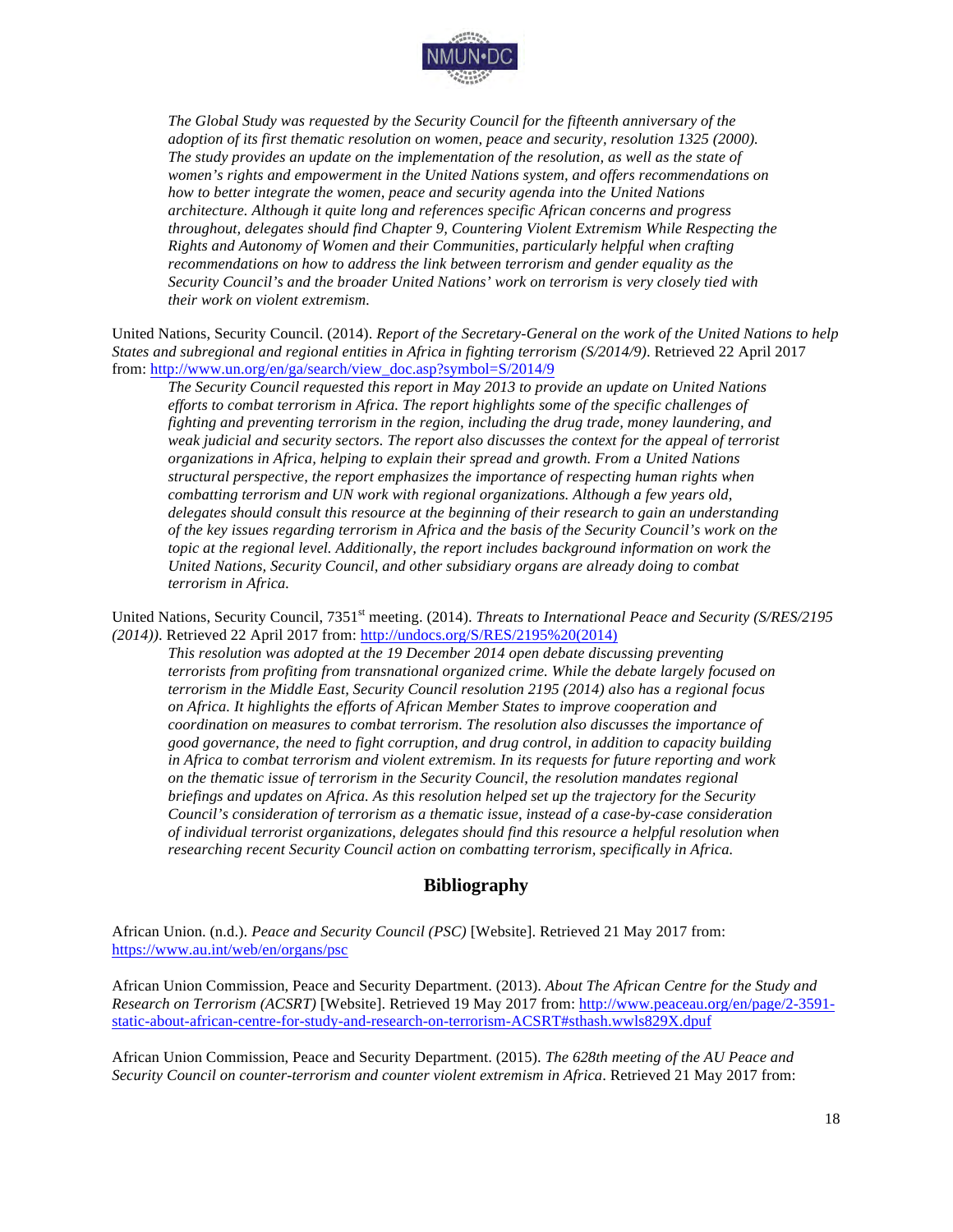

http://www.peaceau.org/en/article/the-628th-meeting-of-the-au-peace-and-security-council-on-counter-terrorismand-counter-violent-extremism-in-africa

African Union Commission, Peace and Security Department. (2015). *The African Union Counter Terrorism Framework* [Website]. Retrieved 19 May 2017 from: http://www.peaceau.org/en/page/64-counter-terrorism-ct

Allison, S. (2016, January 29). 26th AU Summit: Why isn't the AU's counter-terrorism strategy working?. *Institute for Security Studies*. Retrieved 21 May 2017 from: https://issafrica.org/iss-today/26th-au-summit-why-isnt-the-auscounter-terrorism-strategy-working

Dreazen, Y. (2013, October). The New Terrorist Training Ground. *The Atlantic.* Retrieved 22 April 2017 from: https://www.theatlantic.com/magazine/archive/2013/10/the-new-terrorist-training-ground/309446/

Ewi, M. (2013, April 8). Counter-terrorism in West Africa needs greater police cooperation, *ISS Counter-Terrorism Africa*. Retrieved 19 May 2017 from: https://issafrica.org/ctafrica/news/counter-terrorism-in-west-africa-needsgreater-police-cooperation

Gberie, L. (2016, April). Terrorism overshadows internal conflicts. *Africa Renewal.* Retrieved 10 April 2017 from: http://www.un.org/africarenewal/magazine/april-2016/terrorism-overshadows-internal-conflicts

Global Center on Cooperative Security. (2016). *Horn of Africa Civil Society Organizations Hub*. Retrieved 18 June 2017 from: http://www.globalcenter.org/wp-content/uploads/2016/10/16Dec21\_Horn-of-Africa-CSO-Hub\_Synopsis.pdf

Global Justice Center & Women's International League for Peace and Freedom. (2015). *Open briefing of the Counter-Terrorism Committee on "The Role of Women in Countering Terrorism and Violent Extremism"*. Retrieved 17 May 2017 from: http://www.un.org/en/sc/ctc/docs/2015/Open%20Briefing%20- %20WILPF%20and%20GJC%20Civil%20Society%20Intervention.pdf

Green, S. & L. Baydas. (2017, March 24). Counterterrorism Measures: Pretext for Closing the Space for Civil Society. *Center for Strategic and International Studies*. Retrieved 18 June 2017 from: https://www.csis.org/analysis/counterterrorism-measures-pretext-closing-space-civil-society

Ighobor, K. (2016, August). Unleashing the power of Africa's civil society. *Africa Renewal*. Retrieved 18 June 2017 from: http://www.un.org/africarenewal/magazine/august-2016/unleashing-power-africa%E2%80%99s-civil-society

Okiror, S. (2017, May 1). End of Joseph Kony hunt raises fears Lord's Resistance Army could return. *The Guardian*. Retrieved 16 June 2017 from: https://www.theguardian.com/global-development/2017/may/01/endjoseph-kony-hunt-fears-lords-resistance-army-return

Organization for Economic Co-operation and Development. (2016). *Terrorism, Corruption and the Criminal Exploitation of Natural Resources*. Retrieved 21 May 2017 from: http://www.oecd.org/investment/Terrorismcorruption-criminal-exploitation-natural-resources-2016.pdf

Oxford Bibliographies. (2011). *Terrorism* [Website]. Retrieved 17 May 2017 from: http://www.oxfordbibliographies.com/view/document/obo-9780199743292/obo-9780199743292-0055.xml

*Profile: The Lord's Resistance Army*. (2014, May 6). Al-Jazeera. Retrieved 16 June 2017 from: http://www.aljazeera.com/news/africa/2011/10/2011101418364196576.html

United Nations Counter-Terrorism Center. (2016). *Background* [Website]. Retrieved 21 May 2017 from: https://www.un.org/counterterrorism/ctitf/en/uncct/background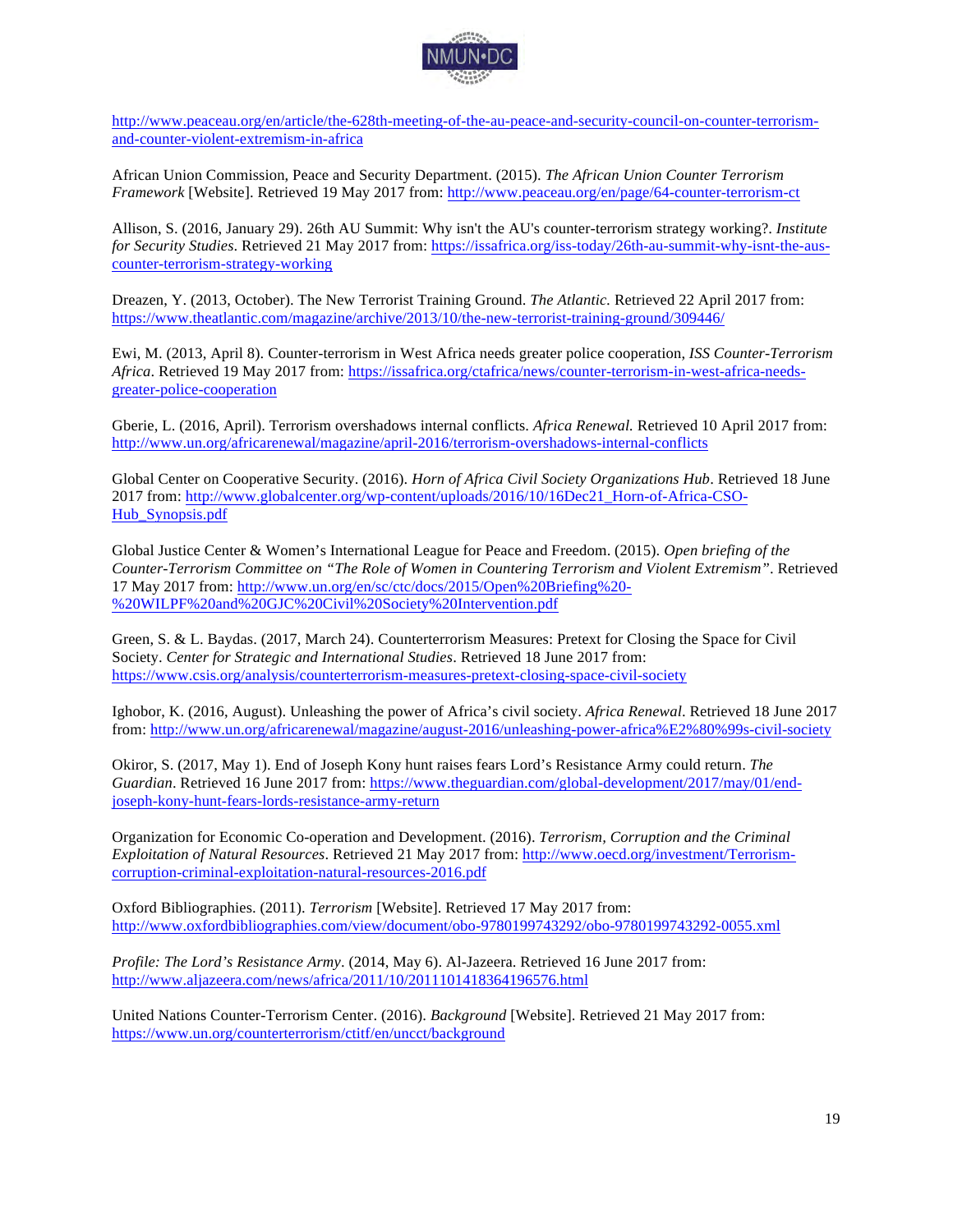

United Nations Counter-Terrorism Center. (2016). *Facilitating the development of regional counter-terrorism strategies* [Website]. Retrieved 21 May 2017 from: https://www.un.org/counterterrorism/ctitf/en/uncct/facilitatingdevelopment-regional-counter-terrorism-strategies

United Nations Counter-Terrorism Implementation Task Force. (2016). *Entities* [Website]. Retrieved 21 May 2017 from: https://www.un.org/counterterrorism/ctitf/en/structure

United Nations Counter-Terrorism Implementation Task Force. (2016). *UN Global Counter-Terrorism Strategy*  [Website]. Retrieved 5 May 2017 from: https://www.un.org/counterterrorism/ctitf/en/un-global-counter-terrorismstrategy

United Nations, Department of Public Information. (2013, May 13). *'Arc of Instability' across Africa, If Left Unchecked, Could Turn Continent into Launch Pad for Larger-Scale Terrorist Attacks, Security Council Told* [Meetings Coverage]. Retrieved 17 May 2017 from: https://www.un.org/press/en/2013/sc11004.doc.htm

United Nations, Department of Public Information. (2017, January 20). *Denouncing terrorist attacks in West Africa, Security Council stresses need to address root causes (S/PV.7868)* [Meeting Coverage]. Retrieved 10 April 2017 from: http://www.un.org/apps/news/story.asp?NewsID=56017#.WPz8-vkrLIV

United Nations Office of Counter-Terrorism. (2017). *Home* [Website]. Retrieved 7 July 2017 from: http://www.un.org/en/counterterrorism/

United Nations Office of Drugs and Crime. (2017). *The United Nations Office on Drugs and Crime and Terrorism Prevention* [Website]. Retrieved 21 May 2017 from: https://www.unodc.org/unodc/en/terrorism/

United Nations Office to the African Union. (2017). *Counter Terrorism* [Website]. Retrieved 21 May 2017 from: https://unoau.unmissions.org/counter-terrorism

United Nations Security Council 2127 (2013) Committee. (2016). *Narrative Summaries of Reasons for Listing*  [Website]. Retrieved 21 May 2017 from: https://www.un.org/sc/suborg/en/sanctions/2127/materials/summaries/entity/lord%E2%80%99s-resistance-army

United Nations, Security Council, 4051<sup>st</sup> Meeting. (1999). *Afghanistan (S/RES/1267 (1999))* [Resolution]. Retrieved 19 May 2017 from: http://undocs.org/S/RES/1267%20(1999)

United Nations, Security Council, 4385<sup>th</sup> Meeting. (2001). *Threats to international peace and security caused by terrorist acts (S/RES/1373 (2001))* [Resolution]. Retrieved 16 June 2017 from: http://undocs.org/S/RES/1373%20(2001)

United Nations, Security Council, 7717<sup>th</sup> Meeting. (2016). *Women and peace and security (S/PRST/2016/9)* [Presidential Statement]. Retrieved 10 April 2017 from: http://undocs.org/S/PRST/2016/9

United Nations, Security Council, 7847<sup>th</sup> Meeting. (2016). *Maintenance of international peace and security (S/RES/2331 (2016))*. Retrieved 10 April 2017 from: http://undocs.org/S/RES/2331%20(2016)

United Nations, Security Council, 7868<sup>th</sup> Meeting. (2017). *Peace consolidation in West Africa (S/PRST/2017/2)* [Presidential Statement]. Retrieved 10 April 2017 from: http://undocs.org/S/PRST/2017/2

United Nations Security Council Counter-Terrorism Committee. (n.d.). *About the Counter-Terrorism Committee*  [Website]. Retrieved 5 May 2017 from: https://www.un.org/sc/ctc/about-us/

United Nations, Security Council Counter-Terrorism Committee. (2017). *Combating violent extremism* [Website]. Retrieved 19 May 2017 from: https://www.un.org/sc/ctc/focus-areas/countering-violent-extremism/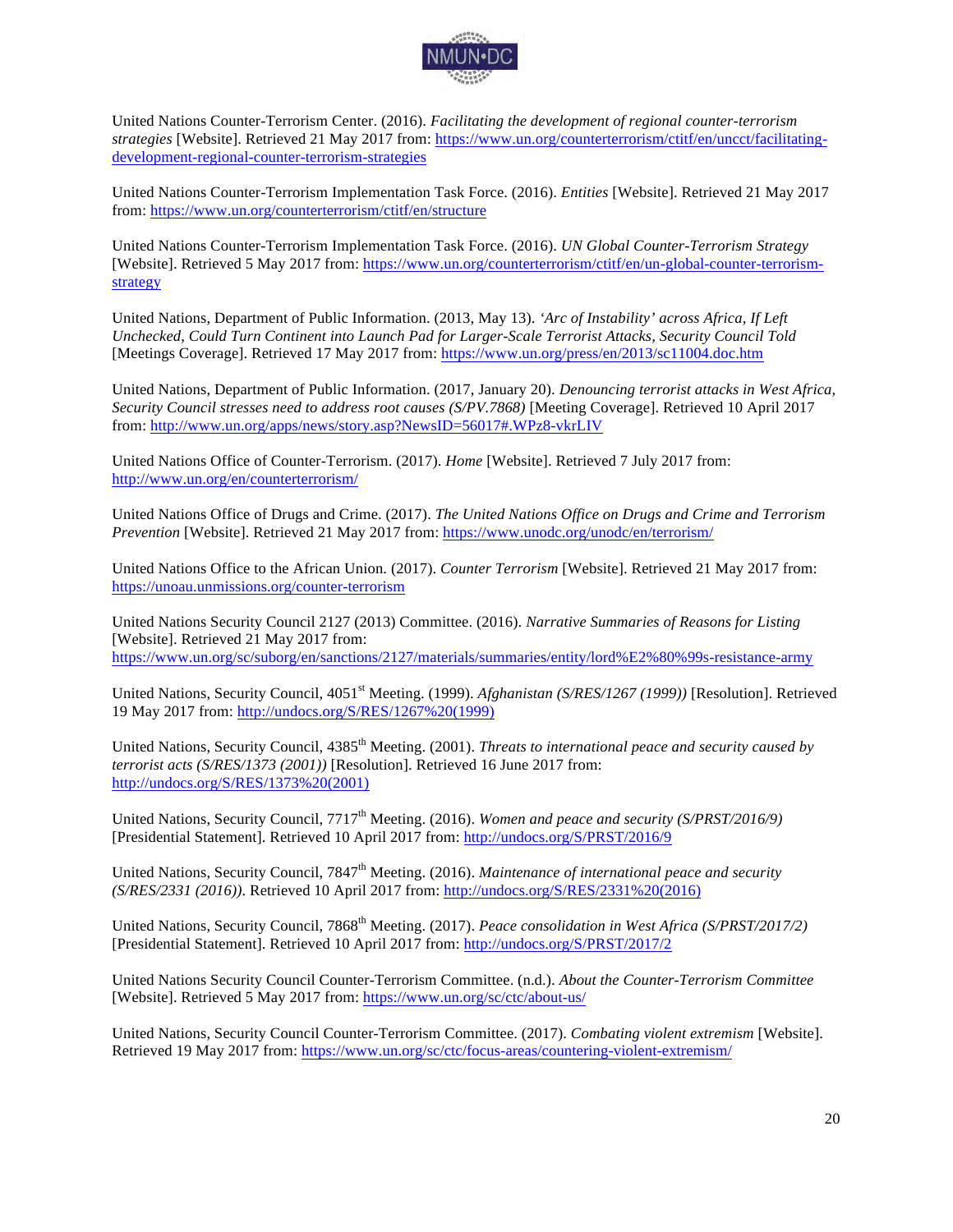

United Nations Security Council Counter-Terrorism Committee. (2017). *Countering violent extremism* [Website]. Retrieved 5 May 2017 from: https://www.un.org/sc/ctc/focus-areas/countering-violent-extremism/

United Nations, Security Council Counter-Terrorism Committee. (2017). *Regional focus* [Website]. Retrieved 10 April 2017 from: https://www.un.org/sc/ctc/focus-areas/regional/

United Nations University. (2014, November 28). *Security Council Members Briefed on Threats from Terrorism and Cross-border Crime.* Retrieved 10 April 2017 from: https://unu.edu/news/news/security-council-membersbriefed-on-threats-from-terrorism-and-cross-border-crime.html#info

*Who are Nigeria's Boko Haram Islamist group?*. (2016, November 24). BBC. Retrieved 16 June 2017 from: http://www.bbc.com/news/world-africa-13809501

*Who are Somalia's al-Shabaab?*. (2016, December 9). BBC. Retrieved 16 June 2017 from: http://www.bbc.com/news/world-africa-15336689

Williams, K. (2017, April 19). Boko Haram and Human Trafficking. *Ohio State University Global Human Trafficking*. Retrieved 21 May 2017 from: https://u.osu.edu/osuhtblog/2017/04/19/boko-haram-and-humantrafficking/

Willman A. (2015, November 25). How violent extremism links to violence against women. *The World Bank Voices.* Retrieved 17 May 2017 from: http://blogs.worldbank.org/voices/how-violent-extremism-links-violenceagainst-women

Yahya, M. (2017, January 13). African countries are particularly vulnerable to violent terrorism. How to change this. *World Economic Forum*. Retrieved 16 June 2017 from: https://www.weforum.org/agenda/2017/01/africancountries-are-particularly-vulnerable-to-violent-terrorism-how-to-change-this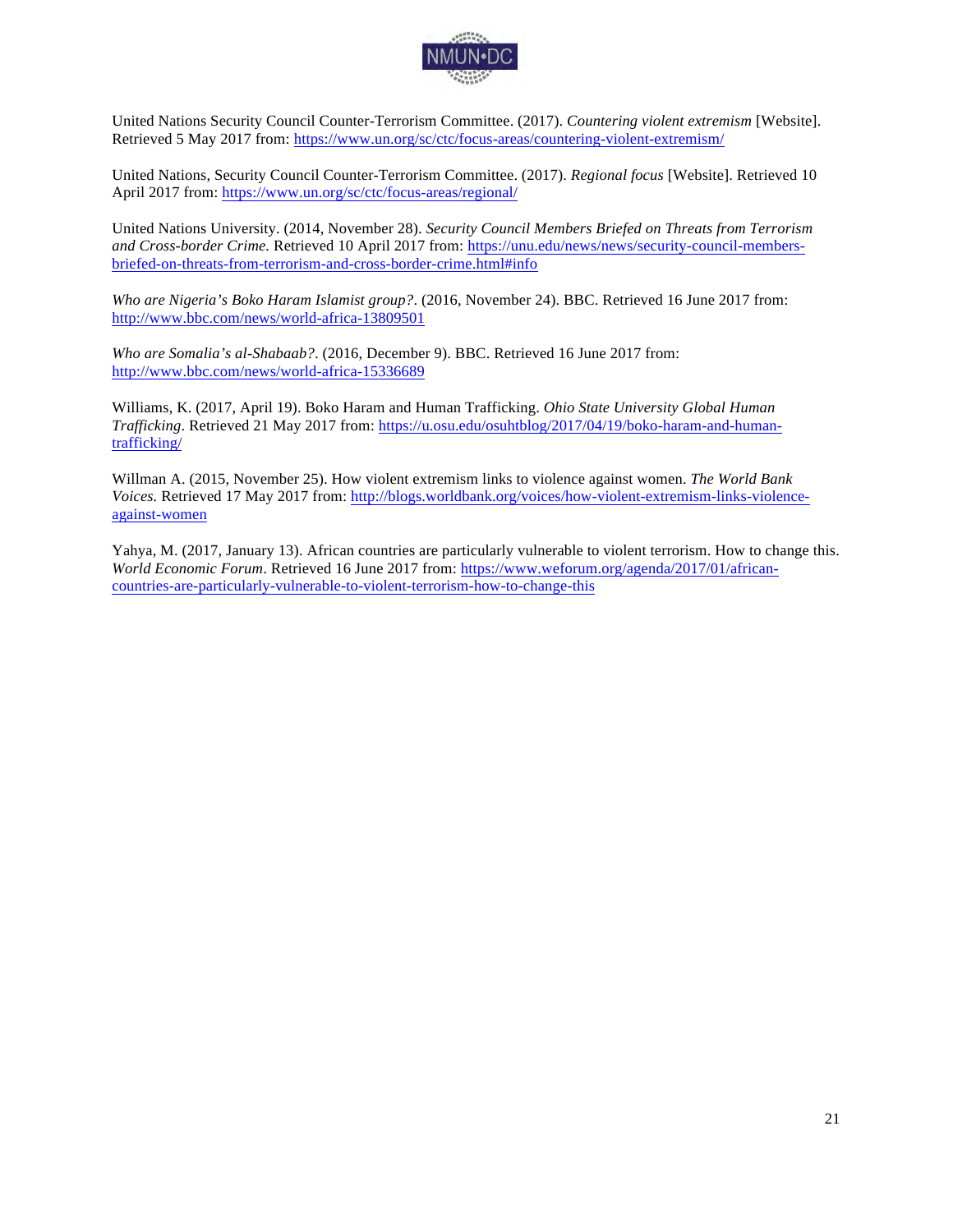

# **II. Territorial Disputes in the South China Sea**

*"I have consistently urged all parties to resolve their disputes in the South China Sea in a peaceful and amicable manner, through dialogue and in conformity with international law. It is more important than ever to exercise the utmost restraint. Tensions can only be eased through dialogue with one another through constructive approaches and through efforts to understand the perspective of all parties."*<sup>175</sup>

#### *Introduction*

The territorial disputes in the South China Sea surround claimed territorial waters and economic zones, as well as island chains, such as the Spratlys and Paracels, which are made up of islands, sandbanks, reefs, atolls, and rocky outcrops.<sup>176</sup> The region is contested in part because it holds vast amounts of natural resources, such as oil and fish, and serves as a major trade route.<sup>177</sup> As the South China Sea is crucial for trade, as well as for maintaining the security of bordering Member States, the territorial disputes have repeatedly led to colliding claims of sovereignty.<sup>178</sup> In accordance with international law, the first 12 nautical miles from a state's shores are considered its territorial sea, over which the state in question has full sovereignty.<sup>179</sup> The 200 nautical miles beyond the territorial sea are considered to be the state's exclusive economic zone and continental shelf, an area over which the state has exclusive rights for managing economic activities such as fishing, drilling, and shipping.<sup>180</sup>

Territorial disputes in the South China Sea have been prevalent since the 1970s and have become increasingly contested since 2013.<sup>181</sup> In May 2009, Vietnam and Malaysia issued a joint statement accusing the People's Republic of China (PRC) of disregarding the *United Nations Convention on the Law of the Sea* (UNCLOS) and infringing on other states' sovereignty.<sup>182</sup> Meanwhile, the PRC has been making historic claims to various island chains in the South China Sea within the nine-dash line, a line that first appeared on Chinese maps demarcating most of the South China Sea as Chinese sovereign territory in 1948.<sup>183</sup> In 2016, the Permanent Court of Arbitration (PCA) presented a ruling to a case pertaining to the South China Sea between the Philippines and the PRC.<sup>184</sup> The PCA became an international court through the 1899 and 1907 *Conventions for the Pacific Settlement of International Disputes*, which tasked it to rule on international disputes that could not be easily solved through diplomacy; it currently has 121 contracting parties.<sup>185</sup> In its ruling on this case, commonly known as the *South China Sea Arbitration*, the court came to the conclusion that both parties must follow UNCLOS in settling their territorial disputes.<sup>186</sup> While a ruling was made, it has not settled the dispute and regional tensions remain high.<sup>187</sup>

<sup>&</sup>lt;sup>175</sup> UN Secretary-General, *Opening remarks at the 11<sup>th</sup> East Asia Summit*, 2016.<br><sup>176</sup> Why is the South China Sea contentious?, BBC, 2016.<br><sup>177</sup> Permanent Court of Arbitration, *PCA Case No.* 2013-19 In the Matter of t *Tribunal Constituted Under Annex VII to the 1982 United Nations Convention on the Law of the Sea between the* 

*Republic of the Philippines and the People's Republic of China*, 2016, p. 1.<br><sup>178</sup> Permanent Court of Arbitration, *The South China Sea Arbitration (The Republic of the Philippines v. The People's Republic of China)*, 2016, p. 1; UN Commission on the Limits of the Continental Shelf, *Outer limits of the continental shelf beyond 200 nautical miles from the baselines: Submissions to the Commission by Malaysia and the Socialist Republic of Viet* 

*Nam, 2011; Permanent Mission of the People's Republic of China to the United Nations, CML/17/2009, 2009.*<br><sup>179</sup> *United Nations Convention on the Law of the Sea, 1982, p. 27.*<br><sup>180</sup> Ibid, pp. 43-44, 53.<br><sup>181</sup> *Why is the* 

the baselines: Submissions to the Commission by Malaysia and the Socialist Republic of Viet Nam, 2011.<br><sup>183</sup> UN Secretary-General, CML/18/2009, 2009; PCA, The South China Sea Arbitration (The Republic of the Philippines v.

*People's Republic of China)*, 2016, p. 67; Permanent Court of Arbitration, *The South China Sea Arbitration (The* 

Republic of the Philippines v. The People's Republic of China), 2016, p. 71.<br><sup>184</sup> Permanent Court of Arbitration, About Us, 2017; Permanent Court of Arbitration, *The South China Sea Arbitration* (*The* 

*Republic of the Philippines v. The People's Republic of China)*, 2016, pp. 1-4. <sup>185</sup> *Convention on the Pacific Settlement of International Disputes*, 1899, pp. 7-10; *Convention on the Pacific Settlement of* 

International Disputes, 1907, pp. 27-30; PCA, Contracting Parties, 2017.<br><sup>186</sup> Permanent Court of Arbitration, The South China Sea Arbitration (The Republic of the Philippines v. The People's Republic of *China)*, 2016, p. 469. <sup>187</sup> Philips et al., Beijing rejects tribunal's ruling in South China Sea case, *The Guardian*, 2016.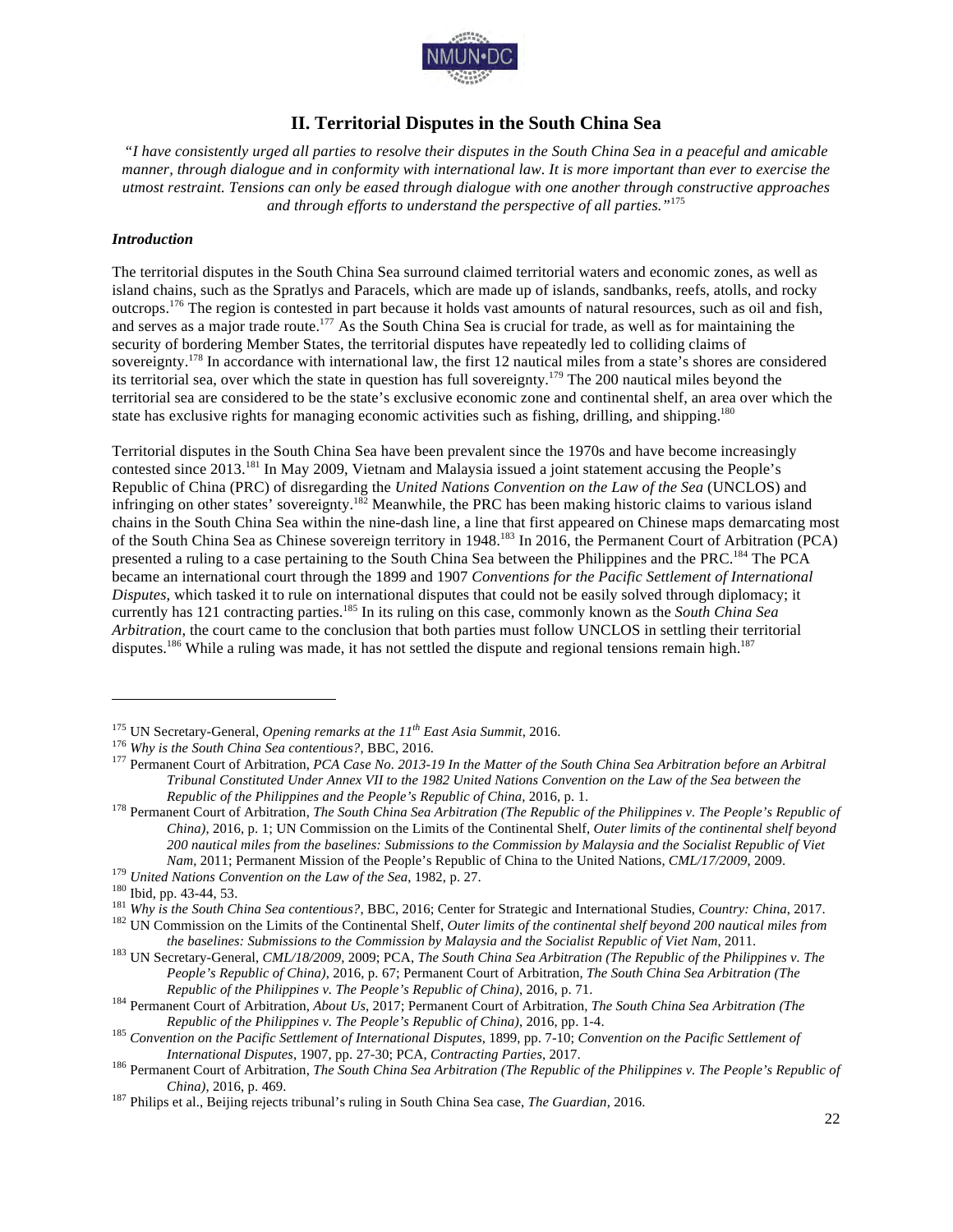

#### *International and Regional Framework*

Chapter VI of the 1945 *Charter of the United Nations*, the foundational document of the United Nations (UN), pertains to the maintenance of international peace and security and calls for the parties involved in a dispute to seek pacific methods to resolve their differences, including through enquiry, judicial settlements, cooperation with regional organizations, mediation, arbitration, and other applicable peaceful means.<sup>188</sup> Under Chapter VI, the UN Security Council can investigate any dispute that may pose a threat to the maintenance of international peace and security.<sup>189</sup>

UNCLOS was adopted in 1982 and includes rules and regulations for territorial seas, the open seas, exclusive economic zones and the continental shelf, freedom of navigation, and islands, as well as trade provisions and norms for protecting the marine environment.<sup>190</sup> Through UNCLOS a number of UN bodies and programs were created in to better regulate maritime law and territorial disputes, as well as enforce conventions and other international treaties.<sup>191</sup> In order to help implement the provisions laid out in UNCLOS, the Division for Ocean Affairs and the Law of the Sea (DOALOS) provides legal and technical assistance to Member States; the International Seabed Authority (ISA) oversees the exploration and exploitation of the seabed, ocean floor, and subsoil; and the Commission on the Limits of the Continental Shelf helps Member States establish their continental shelves and exclusive economic zones.<sup>192</sup> Furthermore, the UN General Assembly annually adopts a resolution pertaining to the law of the sea, with the most recent one being resolution 71/257, adopted 20 February 2017.<sup>193</sup> In these annual resolutions, the UN General Assembly reaffirms the importance of UNCLOS and its related bodies, as well as the importance of the peaceful settlement of disputes and the need for cooperation between the UN and regional organizations when settling disputes.<sup>194</sup>

Aside from UN bodies, the Association of Southeast Asian Nations (ASEAN) is a significant regional organization in resolving the dispute in the South China Sea.<sup>195</sup> Representing the Southeast Asian community, ASEAN and the UN have been cooperating through a number of frameworks such as the *ASEAN-UN Comprehensive Partnership Agreement* and the *ASEAN-UN Joint Strategic Plan of Action on Disaster Management*. <sup>196</sup> Moreover, the 2002 *Declaration on the Conduct of Parties in the South China Sea*, made by ASEAN and the PRC, provides a regional framework on the territorial disputes of the South China Sea.<sup>197</sup> The declaration reaffirms ASEAN Member States and the PRC's commitment to UNCLOS, underlines the importance of trust and confidence building measures, reiterates the commitment to resolving disputes peacefully, highlights the need for restraint regarding territorial disputes, and emphasizes the need for a code of conduct pertaining to the South China Sea.<sup>198</sup> While these individual organizations all contribute to following UNCLOS and, consequently, assisting with territorial disputes in the South China Sea, the situation continues to pose an increasing threat to peace and security in the region, pushing the issue within the realm of the Security Council's mandate.<sup>199</sup>

<sup>&</sup>lt;sup>188</sup> *Charter of the United Nations*, 1945.<br><sup>189</sup> Ibid.<br><sup>190</sup> *United Nations Convention on the Law of the Sea*, 1982, pp. 7-24; UN DOALOS, *Chronological list of ratifications of,* accessions and successions to the Convention and related Agreements, 2017.<br><sup>191</sup> United Nations Convention on the Law of the Sea, 1982, p. 81.<br><sup>192</sup> UN Office of Legal Affairs, Division for Ocean Affairs and the Law of the

*the International Seabed Authority*, 2017; UN Division for Ocean Affairs and the Law of the Sea, *Commission on the* 

Limits of the Continental Shelf (CLCS): Purpose, functions and sessions, 2012.<br><sup>193</sup> UN General Assembly, *Oceans and the law of the sea (A/RES/71/257)*, 2017.<br><sup>194</sup> Ibid, pp. 15-16, 52.<br><sup>195</sup> Association of Southeast Asia

<sup>&</sup>lt;sup>197</sup> Association of Southeast Asian Nations, *Declaration on the Conduct of Parties in the South China Sea*, 2002.<br><sup>198</sup> Charter of the United Nations, 1945.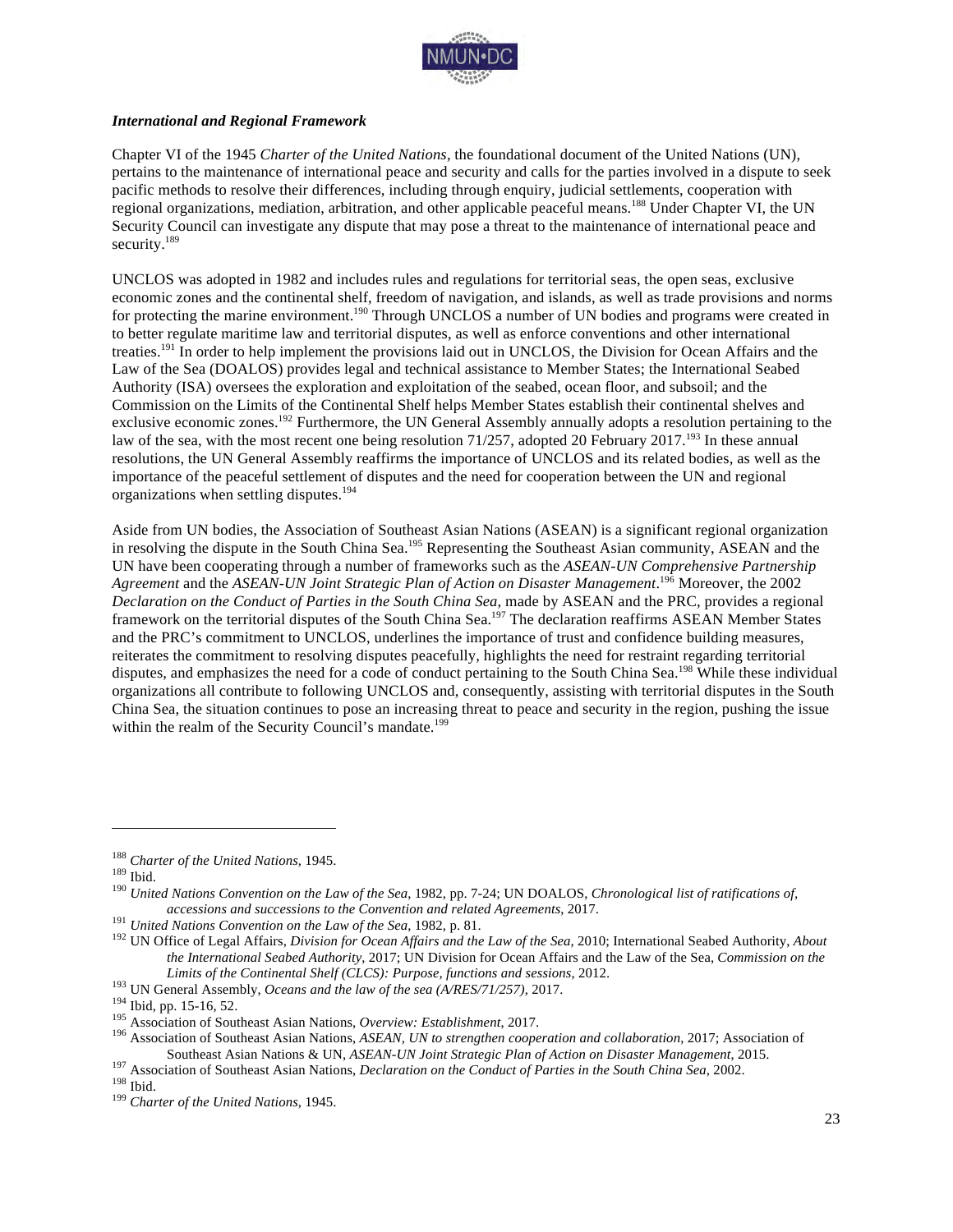

#### *Role of the International System*

There are three international courts whose jurisdiction may allow them to provide a peaceful resolution to the dispute in the South China Sea.<sup>200</sup> The first one is the International Court of Justice (ICJ), the UN's primary legal body.<sup>201</sup> The ICJ can be tasked to either rule on contentious cases or provide advisory opinions.<sup>202</sup> Contentious cases can be brought forward by any state party against another state, whereas only the principal UN organs, including the Security Council, are able to receive advisory opinions.<sup>203</sup> In the recent past, the ICJ has accepted and judged a number of cases pertaining to the question of maritime boundaries and claims to sovereignty, ruling and advising on disputes surrounding the delimitation of the continental shelf, fishing rights, and claims to sovereignty.<sup>204</sup> The International Tribunal for the Law of the Sea (ITLOS), whose jurisdiction covers territorial disputes, was created through UNCLOS and is responsible for the legal interpretation and judgment of any cases pertaining to the interpretation and application of UNCLOS.205 In the past, ITLOS has accepted and ruled on numerous cases that are of relevance to territorial disputes, as they discussed claims to sovereignty, exclusive economic zones, the continental shelf, and land reclamation in coastal waters, as well as international straits.<sup>206</sup> The PCA, which was established in 1899, has most recently taken on a case concerning the territorial disputes in the South China Sea and has consequently become a decisive arbitrator in the disputes.<sup>207</sup>

#### *Establishing Claims and Security Challenges in the South China Sea*

The situation in the South China Sea received renewed attention through the *PCA Case No. 2013-19: The South China Sea Arbitration.* The case began when the Philippines declared that the PRC's nine-dash line was in violation of UNCLOS and infringed upon Philippine sovereignty.<sup>208</sup> Even though the PRC refused to actively take part in the proceedings, the PCA determined that the PRC's argument of historic sovereignty of islands throughout the South China Sea was incompatible with UNCLOS and that the PRC's claim to sovereignty of these islands was invalid.<sup>209</sup> As opposed to the PRC's historical claim of the nine-dash line, the PCA referred to the borders outlined in UNCLOS.<sup>210</sup> According to UNCLOS, the Philippines' exclusive economic zone and continental shelf would include the area up to 200 nautical miles off its coast.<sup>211</sup> While the PCA ruled on the matter of the Philippines' claim to sovereignty, tension in the South China Sea has continued as the PRC – and to a lesser extent Vietnam – have been reclaiming land around small islands and sand banks by creating thousands of acres of new land.<sup>212</sup> The acts of land reclamation and opposing claims of sovereignty have been posing a growing threat to peace and security in the region since the freedom of navigation, which is crucial for trade and is dependent on the coastal state's benevolence, is endangered.<sup>213</sup> The contentious claims of sovereignty over the island chains and sand banks in the

<sup>200</sup> *United Nations Convention on the Law of the Sea*, 1982, p. 201; ASEAN, *Declaration on the Conduct of Parties in the South* 

China Sea, 2002.<br><sup>201</sup> ICJ, *The Court,* 2016.<br><sup>202</sup> ICJ, *The Court: How the Court works.*<br><sup>203</sup> ICJ, *The Court: How the Court works; Charter of the United Nations, 1946.*<br><sup>203</sup> ICJ, *The Court: How the Court works; Char Sovereign Rights and Maritime Spaces in the Caribbean Sea (Nicaragua v. Colombia) Preliminary Objections*, 2016; UN ICJ, *Question of the Delimitation of the Continental Shelf Between Nicaragua and Colombia Beyond 200 Nautical Miles from the Nicaraguan Coast (Nicaragua v. Colombia)*, 2016; ICJ, *Maritime Delimitation in the Black Sea* 

<sup>(</sup>Romania v. Ukraine), 2004.<br><sup>205</sup> International Tribunal for the Law of the Sea, Jurisdiction: Competence, 2017.<br><sup>206</sup> International Tribunal for the Law of the Sea, Special Chamber, Case No. 23: Dispute Concerning Delimit *Maritime Boundary Between Ghana and Côte d'Ivoire in the Atlantic Ocean (Ghana/Côte d'Ivoire): Memorial of Ghana*, 2015, p. 1; International Tribunal for the Law of the Sea, *Case No. 12: Request for Provisional Measures* 

*Submitted by Malaysia*, 2003, p. 3. <sup>207</sup> Permanent Court of Arbitration, *The South China Sea Arbitration (The Republic of the Philippines v. The People's Republic of* 

China), 2016, pp. 467-468.<br>
<sup>208</sup> Ibid, p. 11.<br>
<sup>209</sup> Ibid, pp. 1-2.<br>
<sup>210</sup> Ibid, p. 117.<br>
<sup>211</sup> United Nations Convention on the Law of the Sea, 1982, p. 44.<br>
<sup>212</sup> Center for Strategic and International Studies, *Land Re* Studies, *Country: China*, 2017. <sup>213</sup> *Why is the South China Sea contentious?*, BBC, 2016.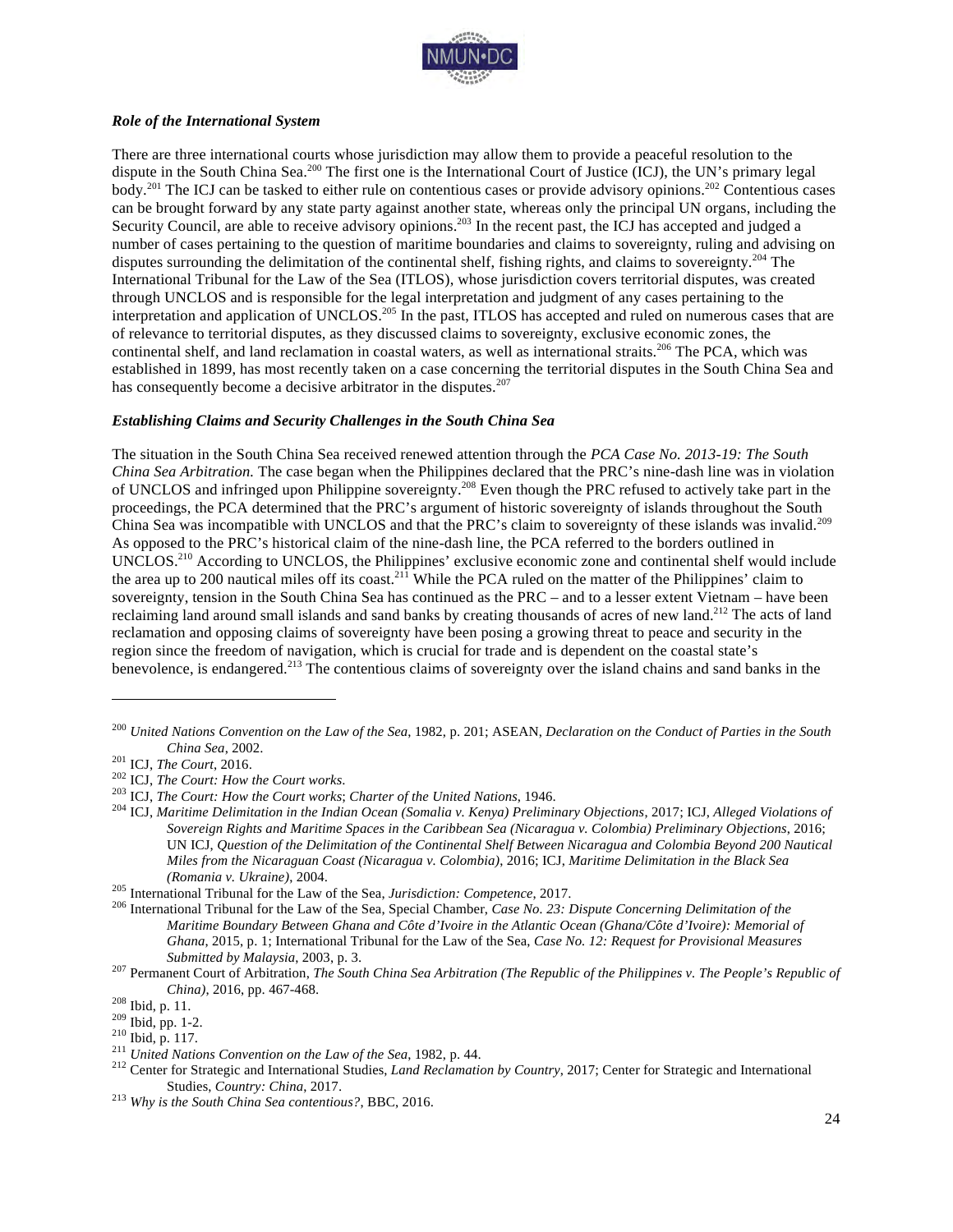

South China Sea have in recent years led to the militarization of some of these islands; most involved states argue that their militarization is in reaction to unilateral aggressions from other states.214 Despite ASEAN's *Declaration on the Conduct of Parties in the South China Sea,* the above mentioned arguments supporting the militarization of the South China Sea have led to regional instability and growing sentiments of hostility in Southeast Asia.<sup>215</sup>

#### *International Law, Arbitration, and the Security Council*

While the *South China Sea Arbitration* is an example of a legal approach to the territorial disputes in the South China Sea and its judgment carries considerable weight internationally, the PRC has refused to acknowledge its provisions.<sup>216</sup> As tensions mount, Security Council resolution 2171 (2014) states that "the objective of prevention of armed conflict [is] an integral part of [the Security Council's] primary responsibility for the maintenance of international peace and security."<sup>217</sup> While judicial settlements are one approach to the dispute, the Security Council possesses a number of tools that could be used alternatively. As outlined in Chapter VI of the UN Charter, the Security Council may consider the use of arbitration, mediation, and cooperation with regional organizations, such as ASEAN, to settle the dispute.<sup>218</sup> In cooperation with the UN Department of Political Affairs and the Peacebuilding Commission, the Security Council is also able to establish political missions to oversee long-term peacekeeping efforts in areas of conflict, as well as disputed regions.<sup>219</sup> If the dispute were to escalate, the Security Council could refer to Chapter VII of the UN Charter, which is responsible for "action with respect to threats to the peace, breaches of the peace, and acts of aggression," and discusses methods such as the implementation of sanctions and the use of military force as the final resort. $220$ 

#### *Conclusion*

 $\overline{a}$ 

Escalating territorial disputes in the South China Sea have threatened the maintenance of peace and security in the region since 2013.<sup>221</sup> Following UNCLOS, the Philippines submitted a case to the PCA which would become the South China Sea Arbitration.<sup>222</sup> While the PCA ruled in favor of the Philippines' claim to sovereignty, the PRC refuses to recognize the decision of the court, effectively jeopardizing the validity of UNCLOS and the *Declaration on the Conduct of Parties in the South China Sea*, as it sets a precedent for ignoring international agreements.<sup>223</sup> As the increasingly hostile environment in the South China Sea has been hindering attempts to mediate the disputes through judicial settlement, it is within the Security Council's mandate to try alternative methods, such as cooperation with regional organizations and authorities or the creation of a political mission, to mediate the territorial dispute in the South China Sea.<sup>224</sup> To accomplish this, it is imperative that the established claims and their sovereignty implications are taken into consideration as well as any international implications from the precedents set. 225

#### **Annotated Bibliography**

Association of Southeast Asian Nations. (2002). *Declaration on the Conduct of Parties in the South China Sea.*  Retrieved 20 April 2017 from: http://asean.org/?static\_post=declaration-on-the-conduct-of-parties-in-the-southchina-sea-2

<sup>&</sup>lt;sup>214</sup> Vuving, South China Sea: Who Occupies What in the Spratlys?, *The Diplomat*, 2016; Holmes, Warning that Beijing's military bases in South China Sea are ready for use, *The Guardian*, 2017.

<sup>&</sup>lt;sup>215</sup> Blanchard, China military says aware of U.S. carrier in South China Sea, *Reuters*, 2017.<br><sup>216</sup> Center for Strategic and International Studies, *China's Response to the South China Sea Arbitration Ruling*, 2016.<br><sup>217</sup>

*China)*, 2016, pp. 1-4. <sup>223</sup> *United Nations Convention on the Law of the Sea*, 1982, p. 129; ASEAN, *Declaration on the Conduct of Parties in the South China Sea*, 2002.<br><sup>224</sup> *Charter of the United Nations*, 1945.<br><sup>225</sup> UN Security Council, *Maintenance of international peace and security – <i>conflict prevention (S/RES/2171 (2014))*, 2014, p. 3.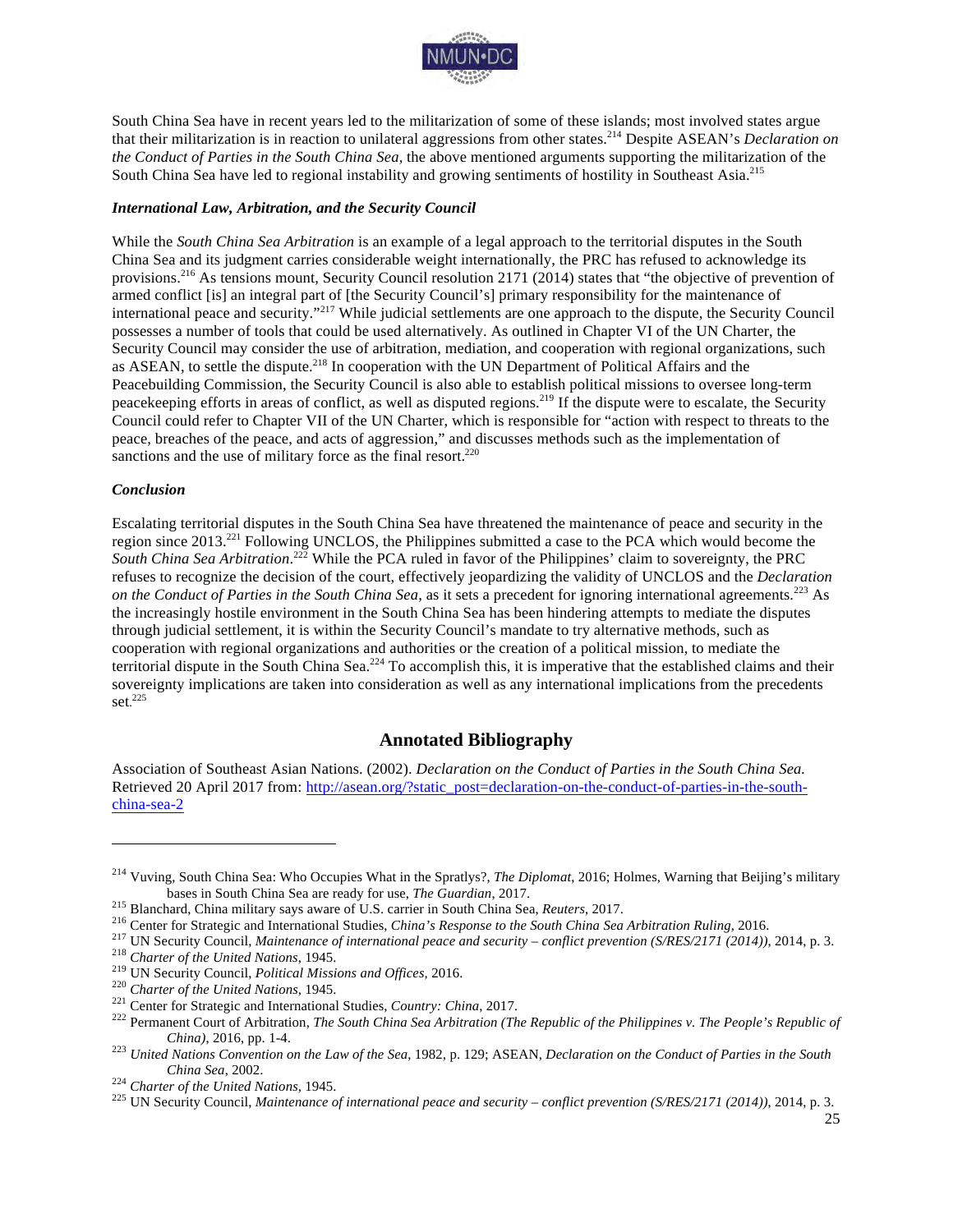

*This declaration of the People's Republic of China and ASEAN Member States was signed on 4 November 2002 in Phnom Penh and affirms the existence of contested territory and the importance of international law in dealing with this dispute. The declaration was made to renew the involved states' commitment to continued cooperation on the South China Sea in the 21st century. Within this declaration, signatories agreed on the freedom of navigation on the high seas of the South China Sea and acknowledged the ability to freely fly over the sea. Furthermore, the declaration highlights the parties' commitment to dealing with the issue peacefully and in accordance with international regulations, such as the 1982* United Nations Convention of the Law of the Sea*. Delegates will find this source useful as it outlines the commitments made by Member States involved in the territorial disputes.*

Center for Strategic and International Studies. (2016). *China's Response to the South China Sea Arbitration Ruling*. Retrieved 19 May 2017 from: https://www.csis.org/events/chinas-response-south-china-sea-arbitration-ruling

*This video shows the Chinese ambassador to the United States of America making a statement on behalf of the PRC about the "South China Sea Arbitration" ruling shortly after it was released in July 2016. The second half of the video shows a discussion with the ambassador and scholars elaborating on the situation of the territorial disputes in the South China Sea. While this video only portrays statements from one of the Member States involved with this dispute, it provides insightful explanations of the PRC's stance on the sovereignty issues and the state's attitude toward international arbitration. Delegates will find this source useful as it outlines the PRC's stance and it will enable delegates to better understand the dynamics surrounding the territorial disputes.*

Permanent Court of Arbitration. (2016). *PCA Case No. 2013-19 In the Matter of the South China Sea Arbitration before an Arbitral Tribunal Constituted under Annex VII to the 1982 United Nations Convention on the Law of the Sea between the Republic of the Philippines and the People's Republic of China*. Retrieved 10 April 2017 from: https://pca-cpa.org/wp-content/uploads/sites/175/2016/07/PH-CN-20160712-Award.pdf

*This document presents the PCA's final and binding decision following the Philippines' case brought against the People's Republic of China over matters pertaining to the South China Sea. While this decision is deemed to be binding, the PRC has rejected its ruling. In this document, the Philippines and China's stances, opinions, and arguments are represented. The award also provides explanations of China's historical claims in the region, the validity of claiming "structures" as islands, and the alleged escalation of the situation. Delegates will find this source useful as they explore security issues as well as legal concepts surrounding the territorial disputes in the South China Sea.*

Permanent Mission of the People's Republic of China to the United Nations. (2009). *CML/17/2009*. Retrieved 14 May 2017 from:

http://www.un.org/depts/los/clcs\_new/submissions\_files/mysvnm33\_09/chn\_2009re\_mys\_vnm\_e.pdf

*This Note Verbale issued by the Permanent Mission of the People's Republic of China to the United Missions was circulated in response to Myanmar and Vietnam's joint claim of sovereignty in the South China Sea. In this note, the PRC refuses to recognize the other two states' claims and argues that they infringe upon the PRC's sovereignty. Furthermore, a map denoting the "ninedash line" is presented on the second page of the Note Verbale. The nine-dash line has become one of the central points of disagreement in the territorial disputes. Delegates will find this source useful as the document provides a detailed map, as well as provides insight into the diplomatic communication that has taken place between various Member States involved in the disputes.*

United Nations Conference on the Law of the Sea. (1982). *United Nations Convention on the Law of the Sea.*  Retrieved 22 April 2017 from: http://www.un.org/depts/los/convention\_agreements/texts/unclos/unclos\_e.pdf *The* United Nations Convention on the Law of the Sea *is a foundational document and the most universally accepted convention pertaining to maritime law. This document includes the* 

*framework within which claims surrounding the South China Sea have been made. Moreover, the convention contains widely accepted rules and regulations around navigation, the high seas, territorial waters, and Member States' rights and freedoms within certain types of waters.*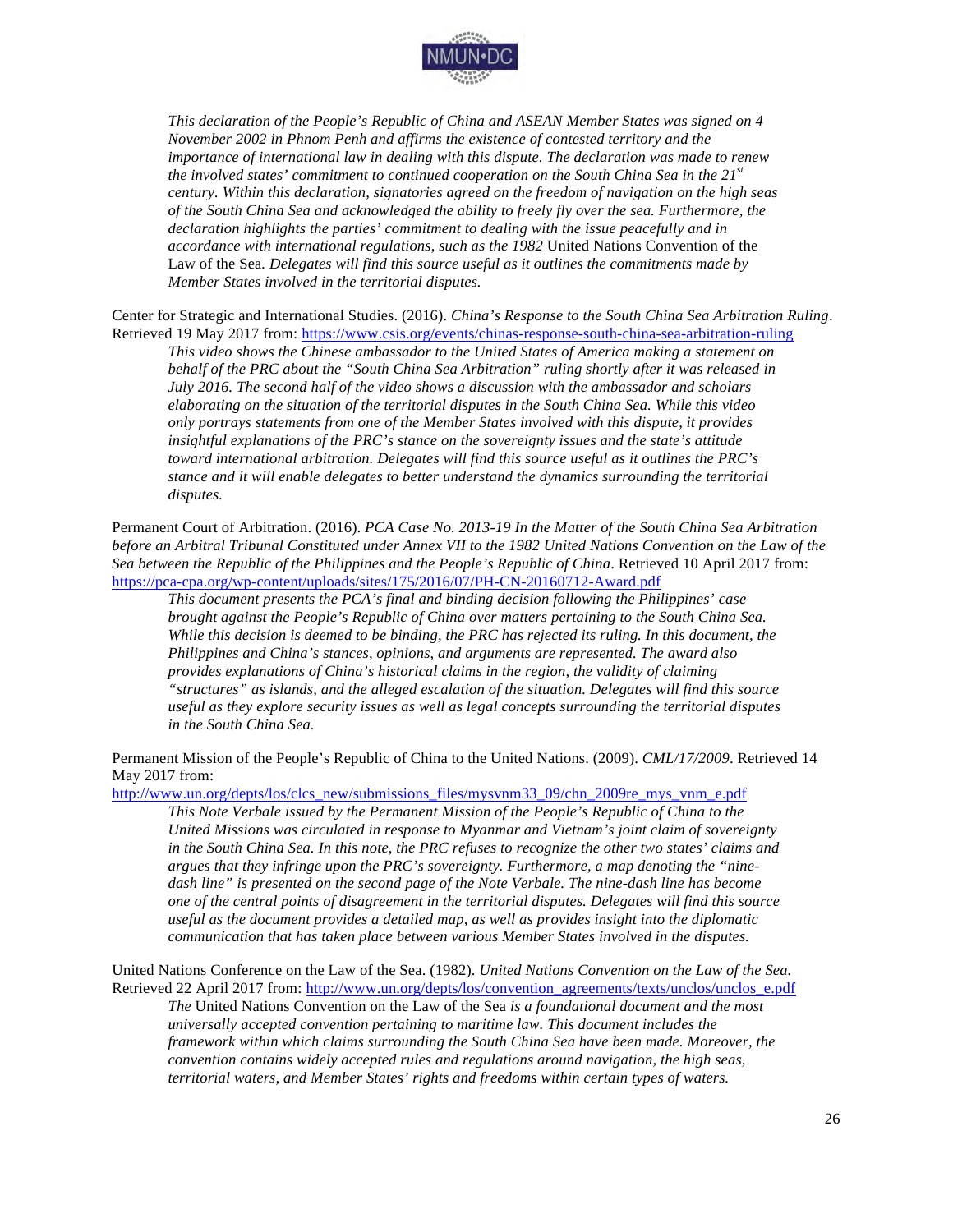

*Delegates will find this source useful as they research the international norms surrounding maritime law.*

# **Bibliography**

Association of Southeast Asian Nations. (2002). *Declaration on the Conduct of Parties in the South China Sea.*  Retrieved 20 April 2017 from: http://asean.org/?static\_post=declaration-on-the-conduct-of-parties-in-the-southchina-sea-2

Association of Southeast Asian Nations. (2017). *ASEAN, UN to strengthen cooperation and collaboration*. Retrieved 7 June 2017 from: http://asean.org/asean-un-to-strengthen-cooperation-and-collaboration/

Association of Southeast Asian Nations. (2017). *Overview: Establishment* [Website]. Retrieved 16 May 2017 from: http://asean.org/asean/about-asean/overview/

Association of Southeast Asian Nations & United Nations. (2015). *ASEAN-UN Joint Strategic Plan of Action on Disaster Management.* Retrieved 7 June 2017 from: https://docs.unocha.org/sites/dms/ROAP/Partnership/ASEAN-UN%20JSPADM%20(2016-2020)\_final.pdf

Blanchard, B. (2017, February 23). China military says aware of U.S. carrier in South China Sea*. Reuters*. Retrieved 8 June 2017 from: http://www.reuters.com/article/us-southchinasea-china-usa-idUSKBN1620YO

*Charter of the United Nations.* (1945). Retrieved 9 July 2017 from: https://treaties.un.org/doc/publication/ctc/uncharter.pdf

Center for Strategic and International Studies. (2016). *China's Response to the South China Sea Arbitration Ruling*. Retrieved 19 May 2017 from: https://www.csis.org/events/chinas-response-south-china-sea-arbitration-ruling

Center for Strategic and International Studies. (2017). *Country: China* [Website]. Retrieved 17 May 2017 from: https://amti.csis.org/island-tracker/chinese-occupied-features

Center for Strategic and International Studies. (2017). *Land Reclamation by Country* [Website]. Retrieved 17 May 2016 from: https://amti.csis.org/island-tracker

*Convention on the Pacific Settlement of International Disputes.* (1899). Retrieved 8 July 2017 from: https://pcacpa.org/wp-content/uploads/sites/175/2016/01/1899-Convention-for-the-Pacific-Settlement-of-International-Disputes.pdf

*Convention on the Pacific Settlement of International Disputes.* (1907). Retrieved 8 July 2017 from: https://pcacpa.org/wp-content/uploads/sites/175/2016/01/1907-Convention-for-the-Pacific-Settlement-of-International-Disputes.pdf

Holmes, O. (2017, March 28). Warning that Beijing's military bases in South China Sea are ready for use. *The Guardian*. Retrieved 8 June 2017 from: https://www.theguardian.com/world/2017/mar/28/beijing-military-basessouth-china-sea-ready

International Court of Arbitration. (2016, July 12). *The South China Sea Arbitration (The Republic of the Philippines v. The People's Republic of China)*. Retrieved 16 May 2017 from: https://pca-cpa.org/wpcontent/uploads/sites/175/2016/07/PH-CN-20160712-Press-Release-No-11-English.pdf

International Court of Justice. (2004). *Maritime Delimitation in the Black Sea (Romania v. Ukraine)*. Retrieved 15 May 2017 from: https://www.peacepalacelibrary.nl/ebooks/files/ICJ\_1697.pdf

International Court of Justice. (2016). *Alleged Violations of Sovereign Rights and Maritime Spaces in the Caribbean Sea (Nicaragua v. Colombia) Preliminary Objections*. Retrieved 15 May 2017 from: http://www.dipublico.org/cij/doc/215\_e.pdf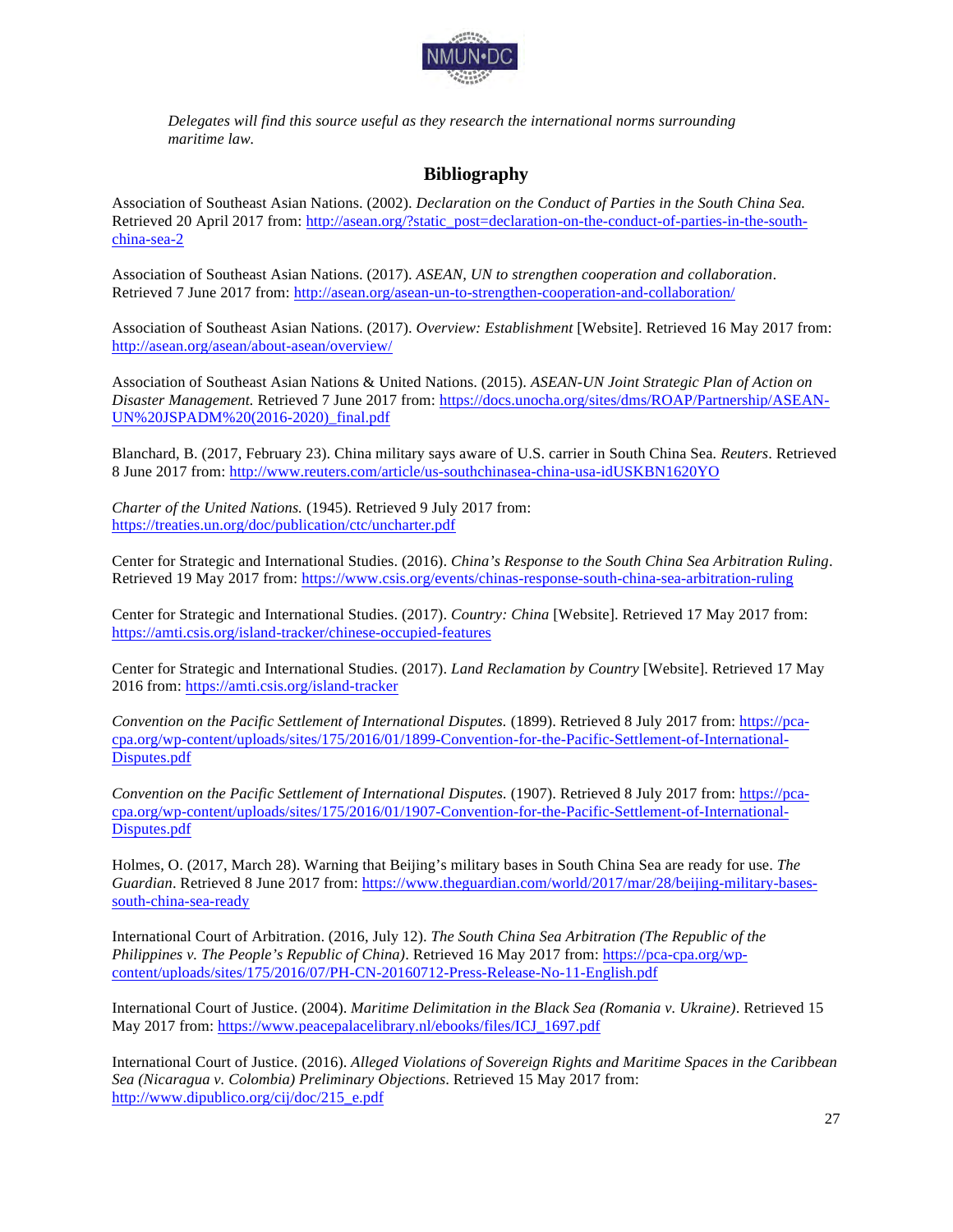

International Court of Justice. (2017). *The Court* [Website]. Retrieved 15 May 2017 from: http://www.icjcij.org/en/court

International Court of Justice. (2017). *How the Court works* [Website]. Retrieved 07 June 2017 from: http://www.icj-cij.org/en/how-the-court-works

International Court of Justice. (2017). *Maritime Delimitation in the Indian Ocean (Somalia v. Kenya)*. Retrieved 15 May 2017 from: http://legal.un.org/icjsummaries/documents/english/220.pdf

International Seabed Authority. (2017). *About the International Seabed Authority* [Website]. Retrieved 14 May 2017 from: https://www.isa.org.jm/authority

International Tribunal for the Law of the Sea. (2003). *Case No. 12: Request for Provisional Measures Submitted by Malaysia*. Retrieved 15 May 2017 from: https://www.itlos.org/fileadmin/itlos/documents/cases/case\_no\_12/request\_malaysia\_eng.1.pdf

International Tribunal for the Law of the Sea. (2017). *Jurisdiction: Competence* [Website]. Retrieved 15 May 2017 from: https://www.itlos.org/en/jurisdiction/competence/

International Tribunal for the Law of the Sea. (2015). *Case No. 23: Dispute Concerning Delimitation of the Maritime Boundary Between Ghana and Côte d'Ivoire in the Atlantic Ocean (Ghana/Côte d'Ivoire): Memorial of Ghana*. Retrieved 15 May 2017 from: https://www.itlos.org/fileadmin/itlos/documents/cases/case\_no.23\_merits/pleadings/Memorial\_of\_Ghana\_Vol.\_I.pdf

Permanent Court of Arbitration. (2016). *PCA Case No. 2013-19 In the Matter of the South China Sea Arbitration before an Arbitral Tribunal Constituted under Annex VII to the 1982 United Nations Convention on the Law of the Sea between the Republic of the Philippines and the People's Republic of China*. Retrieved 10 April 2017 from: https://pca-cpa.org/wp-content/uploads/sites/175/2016/07/PH-CN-20160712-Award.pdf

Permanent Court of Arbitration. (2017). *About Us* [Website]. Retrieved 15 May 2017 from: https://pcacpa.org/en/about/

Permanent Court of Arbitration. (2017). *Contracting Parties* [Website]. Retrieved 8 July 2017 from: https://pcacpa.org/en/about/introduction/contracting-parties/

Permanent Mission of the People's Republic of China to the United Nations. (2009). *CML/17/2009*. Retrieved 14 May 2017 from:

http://www.un.org/depts/los/clcs\_new/submissions\_files/mysvnm33\_09/chn\_2009re\_mys\_vnm\_e.pdf

Philips, T., et al. (2016, July 12). Beijing rejects tribunal's ruling in South China Sea case. *The Guardian*. Retrieved 14 May 2017 from: https://www.theguardian.com/world/2016/jul/12/philippines-wins-south-china-sea-case-againstchina

*United Nations Convention on the Law of the Sea.* 1982. Retrieved 14 May 2017 from: http://www.un.org/depts/los/convention\_agreements/texts/unclos/unclos\_e.pdf

United Nations Commission on the Limits of the Continental Shelf. (2011). *Outer limits of the continental shelf beyond 200 nautical miles from the baselines: Submissions to the Commission from Malaysia and the Socialist Republic of Viet Nam* [Website]. Retrieved 14 May 2017 from: http://www.un.org/depts/los/clcs\_new/submissions\_files/submission\_mysvnm\_33\_2009.htm

United Nations Division for Ocean Affairs and the Law of the Sea. (2012). *Commission on the Limits of the Continental Shelf (CLCS): Purpose, functions and sessions* [Website]. Retrieved 16 May 2017 from: http://www.un.org/depts/los/clcs\_new/commission\_purpose.htm#Purpose